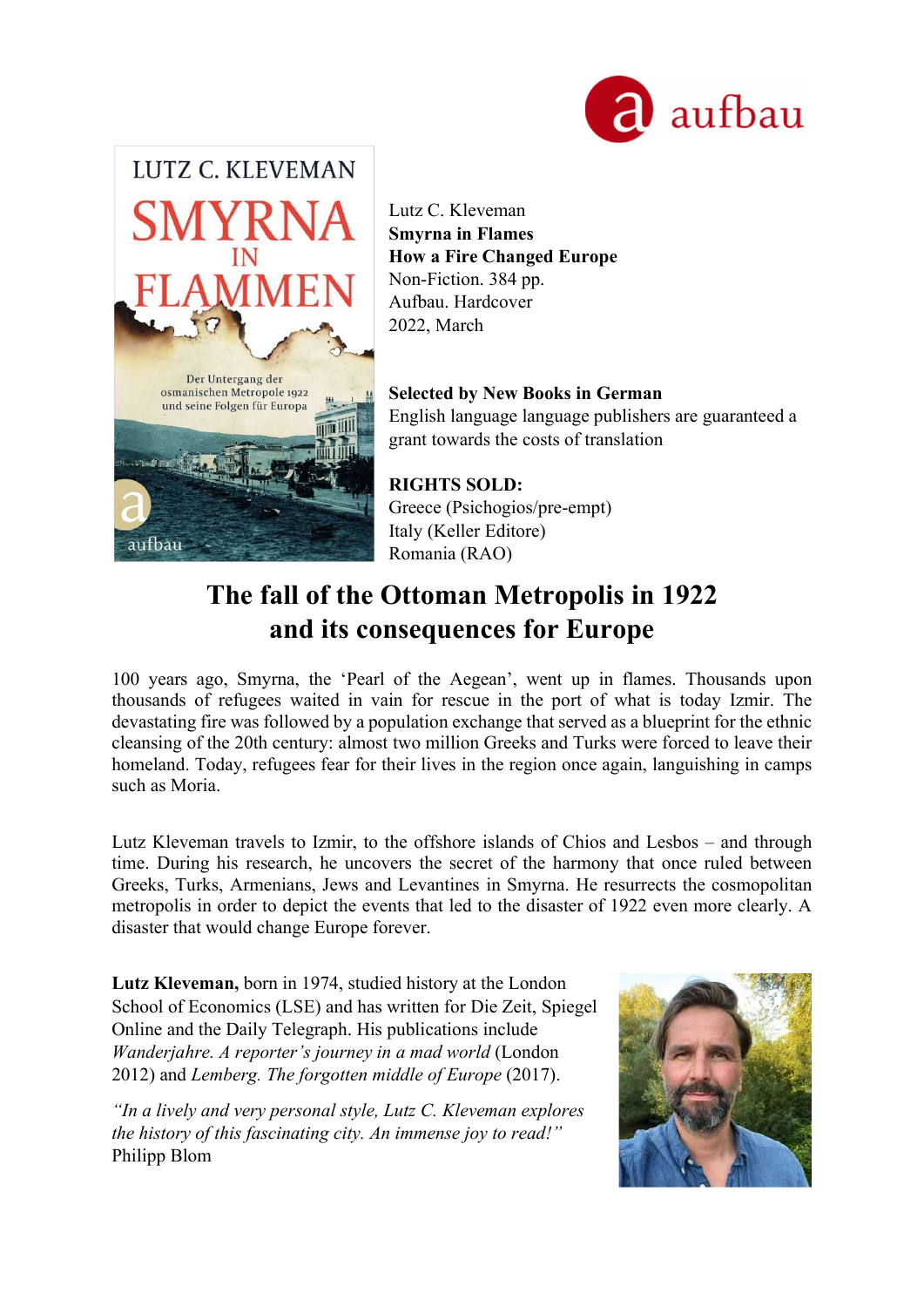## THE FLAMES OF SMYRNA

#### How a Fire Changed Europe

Sample translation by Ayça Türkoğlu

#### Chapter II

I dashed to the harbour early that morning, so as to have enough time for customs and passport control. The ferry set sail at nine o'clock on the dot.

The passage from Chios to Çeşme along the Turkish coast took barely an hour, despite some astonishingly large waves. Most of the passengers were Greeks, probably day-trippers looking forward to a day's shopping in Izmir. They obtained a special day visa at the port in Çeşme, while I was granted three months' stay. Shared taxis linked the ferry terminal to the coach station, and through the window of the car I saw a pretty harbour town with a castle and several mosques. Turkish and foreign tourists strolled along the quay, where a number of expensive yachts were moored. Minarets fitted with creaking loudspeakers broadcast the morning call to prayer, but this seemed of little interest to passers-by.

An express bus took us inland, along the motorway past hills dotted with pine trees and brand-new holiday complexes. The bus was air-conditioned, the conductor handed out drinks and words of friendly welcome rang out over the tannoy in Turkish and English: "Welcome, ladies and gentlemen, welcome, dear children!" It moved me that children were granted a special welcome – I had never heard that anywhere else in the world. I was curious about everything that awaited me. Within half an hour, the bay of Izmir lay before us; we would make the rest of the journey along the water's edge. The opposite end of the shoreline gradually drew closer to ours; together they formed a semicircle surrounded by mountains, like an enormous amphitheatre. Visible even from a distance, at the eastern end of the bay, lay its great stage: Izmir, old Smyrna.

Two hours later, I had a box seat view from the balcony of my room at the Hotel Izmir Palas, looking out with fascination at the bay which extended as far as the western horizon. Its shoreline was perfectly round, like the crescent moon on the Turkish flag. The city's location was unique. Mountains towered on all sides, so unshakeably majestic that they made the vast container ships anchored in the bay look like little faltboats. It must have been one of the most magnificent views in the Aegean – no wonder the Turks had chosen to adopt the Greek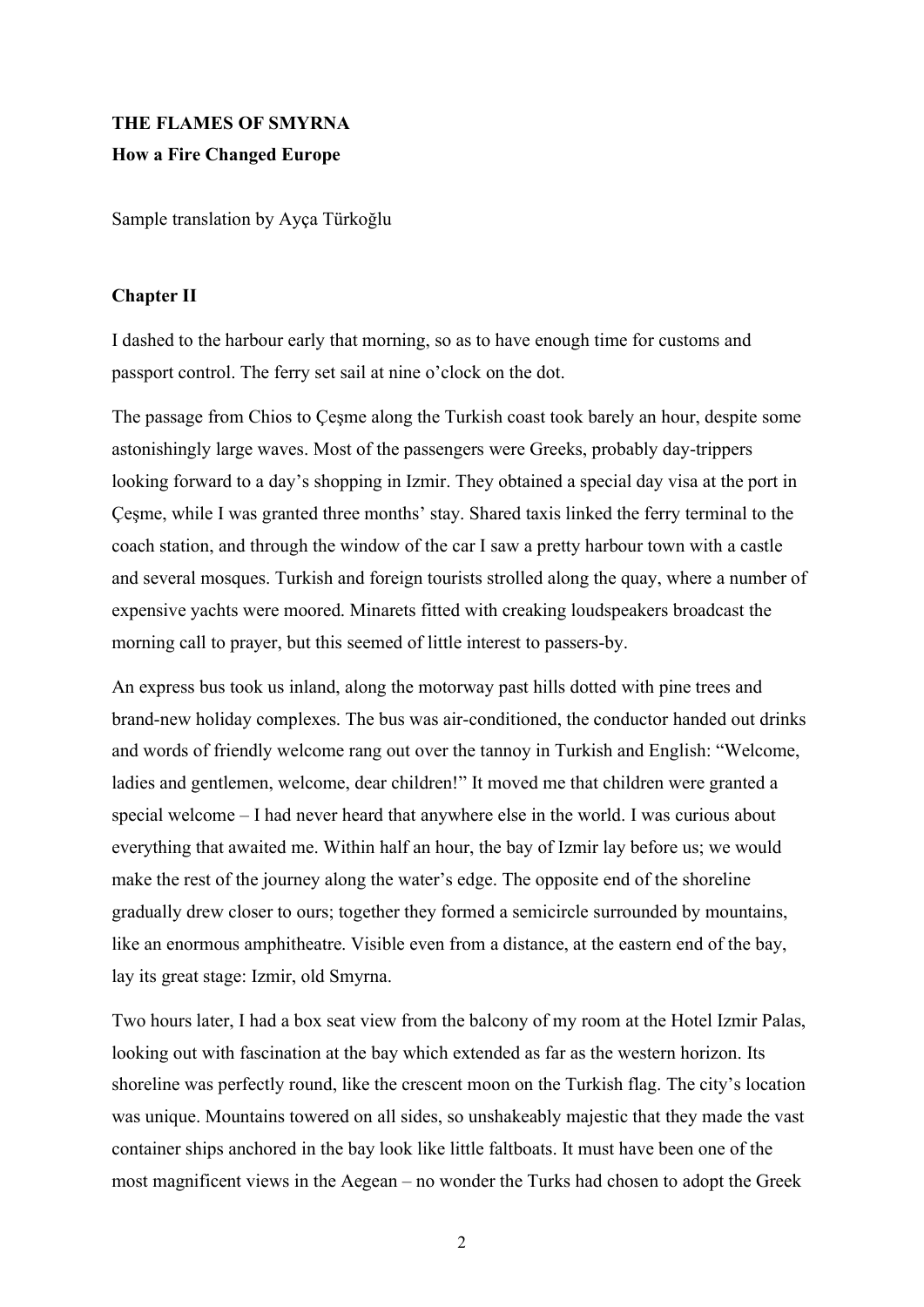word panorama. The water lay flat and deep blue, sparkling in the midday sun. Only a few ferries ran routes connecting the northern and southern districts of the city of Izmir. The city's central ferry terminal, known as Pasaport, lay to the left of the hotel.

The Izmir Palas was located right on Kordon, the great seaside promenade formerly known as the quai or corniche. Built in 1927 in the modernist style, with seven glass-fronted stories, the hotel was long considered the most stylish in the city. Some of the international hotels have given it a run for its money since then. The Izmir Palas was indisputably a little outdated, but it had retained an easy elegance which very much suited me. This included hotel letterwriting paper, a bathtub, a minibar reliant upon the guest's honesty, and a balcony with a sea view. It was a worthy counterpart to Theodore's Hotel Kyma on Chios. It was also affordable, due to the economic crisis and inflation, which saw the Turkish lira plunging ever lower.

After a quick shower, I left the hotel to find some lunch and get an overview of the city. I walked along Kordon, a large pedestrianised area, which stretched for more than a kilometre from the Pasaport ferry terminal to the Punto in the north, where the commercial container port began. Fish restaurants and cafes lined the quay side, which was now closed to traffic. The buildings on Kordon were almost all the same height, five or six storeys, large glass façades permitting the best view of the bay. Fishermen stood on the jetty and behind them cyclists and loved-up couples made their way along the promenade, arm in arm or holding hands, something I'd seen only rarely on Chios. Some of the women wore headscarves, others wore baseball caps. Young couples stopped for a moment to share tender kisses, but none of the passers-by seemed to bat an eyelid.

I bought myself a glass of ayran at a kiosk and exchanged a few words with the seller. He was a young Iranian who had migrated to Turkey a couple of years before. He had abandoned his studies in Tehran, he said; as an atheist, he could no longer tolerate the mullah regime. He'd received a Turkish work permit, it had been no trouble at all, he said, and now he was earning enough to get by. There were thousands of Iranians like him just in Izmir alone, he said. Did he want to travel on to Europe? I asked, expecting him to say yes. "No, why would I?" he replied, visibly surprised. "I like it here; I like the freedoms I have in Turkey, particularly in Izmir."

Political freedom was relative; it depended on your background. How curious, I thought, that the first person I met in Izmir had migrated here. I walked along Kordon to Republic Square,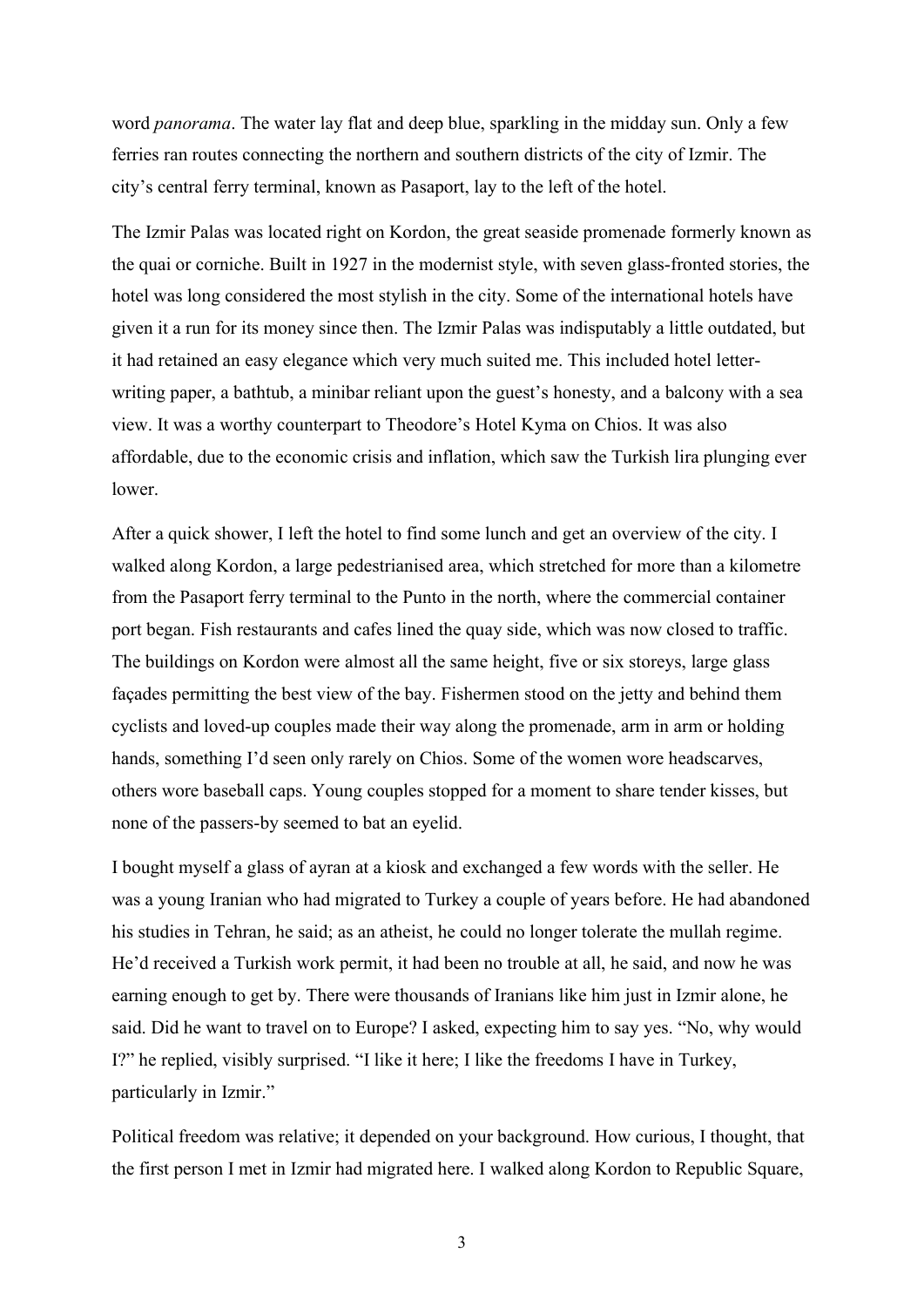right on the waterfront, where a statue stood of Atatürk on horseback. He was the founder of modern Turkey, and, so the inscription said, liberator of the city of Izmir. Dressed in military uniform and his officer's cap, his right arm extends as he tells his troops what's what. Atatürk seemed to be everywhere; since I arrived I had already seen countless portraits of him, in the hotel lobby, on street corners, in every bar along the promenade. The steel-blue eyes of the nation's founder even stared out at me from the kiosk belonging to the friendly Iranian man.

The Pasaport ferry terminal was situated at Republic Square and was seething with people. I hadn't seen so many young people and children on the streets of Europe for some time. That was my first impression of Izmir: how populous the city was, and how young its population. Nor was there any hint of the bustle of the oriental bazaar, at least not here in the modern commercial centre, but the streets were full, and lively too. At the same time, the Turks seemed to be more reserved than the Greeks, even teenagers spoke more quietly, their laughter more measured. I stood out less here than in Greece, where most of the people were short with dark hair. In Izmir, there were all sorts of people, including tall blonds like myself, people of every skin colour, even red hair. It gave me an inkling of the many distant regions of the former Ottoman Empire in which the people who now lived in Turkey had their roots.

Be it Hungary or Yemen, Algeria or the Caucuses, what the forefathers of today's Turks contributed more than anything else was their cooking. On the menus at the quayside restaurants, I rediscovered this cosmopolitan cuisine: Cretan-style prawns, Albanian liver, Circassian chicken, Bosnian stuffed vine leaves, Middle Eastern bulgur parcels stuffed with mince, Central Asian pilaf and, for dessert, Bulgarian dough balls with yoghurt. Just reading it made my mouth water. I picked a restaurant and ordered plates of meze, a little köfte and a portion of mantı, Turkish dumplings. I didn't eat badly on Chios, but the Greek cuisine I found outside of Athens, and Thessaloniki in particular, was often a little monotonous. One menu was the same as the next. Gyros and souvlaki are all well and good, but people need variety, and the Greeks were even more bland in their seasoning that the Germans. But the Turks knew how to use hot peppers – my lunch was a veritable festival of flavour.

As I was enjoying my lunch at a table outside, I witnessed a strange scene. An old man approached the entrance to the restaurant. He was dressed in rags and seemed drunk, swaying and slurring a little as he spoke to the waiter. The restaurant was a quality establishment, in business since the 1950s; the waiters in their uniforms were well-educated and somewhat snooty. At first, they observed the old man with suspicion. I was expecting them to throw him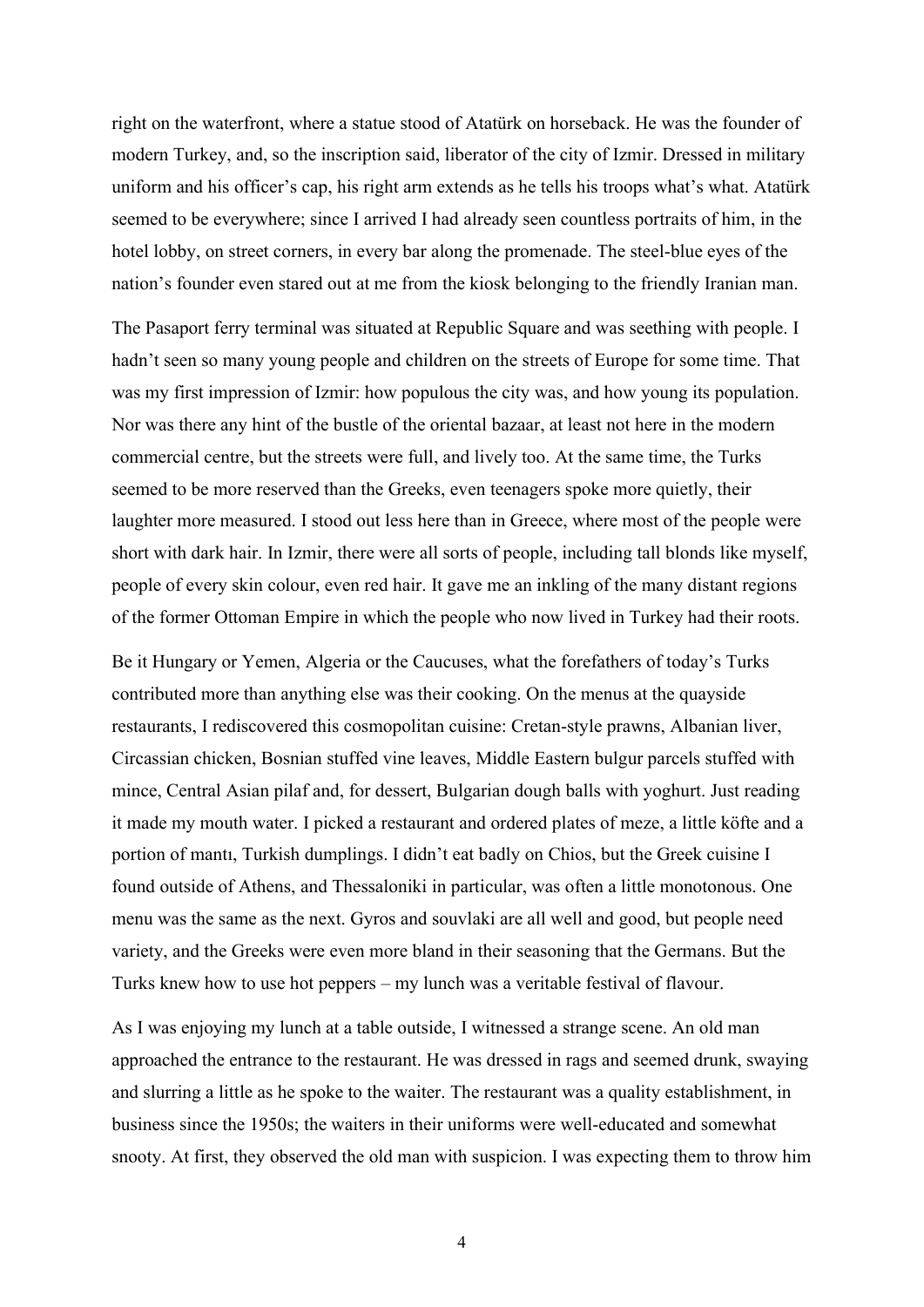out like a tramp – but then one of the waiters poured a glass of water and handed it to him. Now it became clear that the man wasn't drunk, just exhausted. Once he'd drunk the water and handed the glass back gratefully, something even more astounding occurred: the young waiter knelt down and tied the man's laces, which had come loose. The tenderness of the gesture moved me.

The woman at the next table and I smiled at each other; she'd been observing the scene too. She could tell I was a foreigner and explained what had happened. Rich or poor, she said, the waiter knew to treat older people, even strangers, with respect. "But you don't see this sort of thing in Turkey much anymore," she added. The young woman introduced herself as Sesil. Her accent seemed familiar to me. It emerged that she was a German Turk, from Bavaria, so we switched to German. In the purest Frankish dialect, with gently rolling Rs, Sesil told me her story. She'd been born and grown up in Nuremberg. Naturally, she considered herself a fully integrated German and had never even applied for a Turkish passport. Nevertheless, after finishing school she had moved to her parents' home country; they had moved to Germany from Izmir in the 1980s.

Sesil didn't much like most other German Turks. Even the younger ones, she said, who had grown up in Germany, still bore signs of the Anatolian villages their families had come from. "All this bloody riffraff," she complained, "the men with their long beards and the women with all their jewellery – they want to live in Germany, but then they vote for Erdoğan in Turkey." Many of the former guest workers and even their grandchildren were stuck in the past, Sesil said; most Turks in Izmir, and other cities, were much more progressive.

Sesil had found a job in Izmir easily, working at a call centre for a big German mail-order company, making €600 a month. She got by on this very well in Izmir, as both rent and food were much more affordable than in Germany. However, on no account was she allowed to reveal to customers that she was calling from Turkey – it would be grounds for dismissal. She had to be constantly up-to-date on the weather in Germany, so as to be able to discuss it with clients.

Her employer had even required that she use a German name. During the day she was obliged to introduce herself into her microphone in honeyed tones with the words, "Hello, you're speaking to Annette Forst, how can I help?" This was fairly dishonest, Sesil felt, but she shook her head, more amused than indignant. It allowed her to live in a wonderful city like Izmir and once she'd clocked off for the day, she didn't have to deal with any more Frankish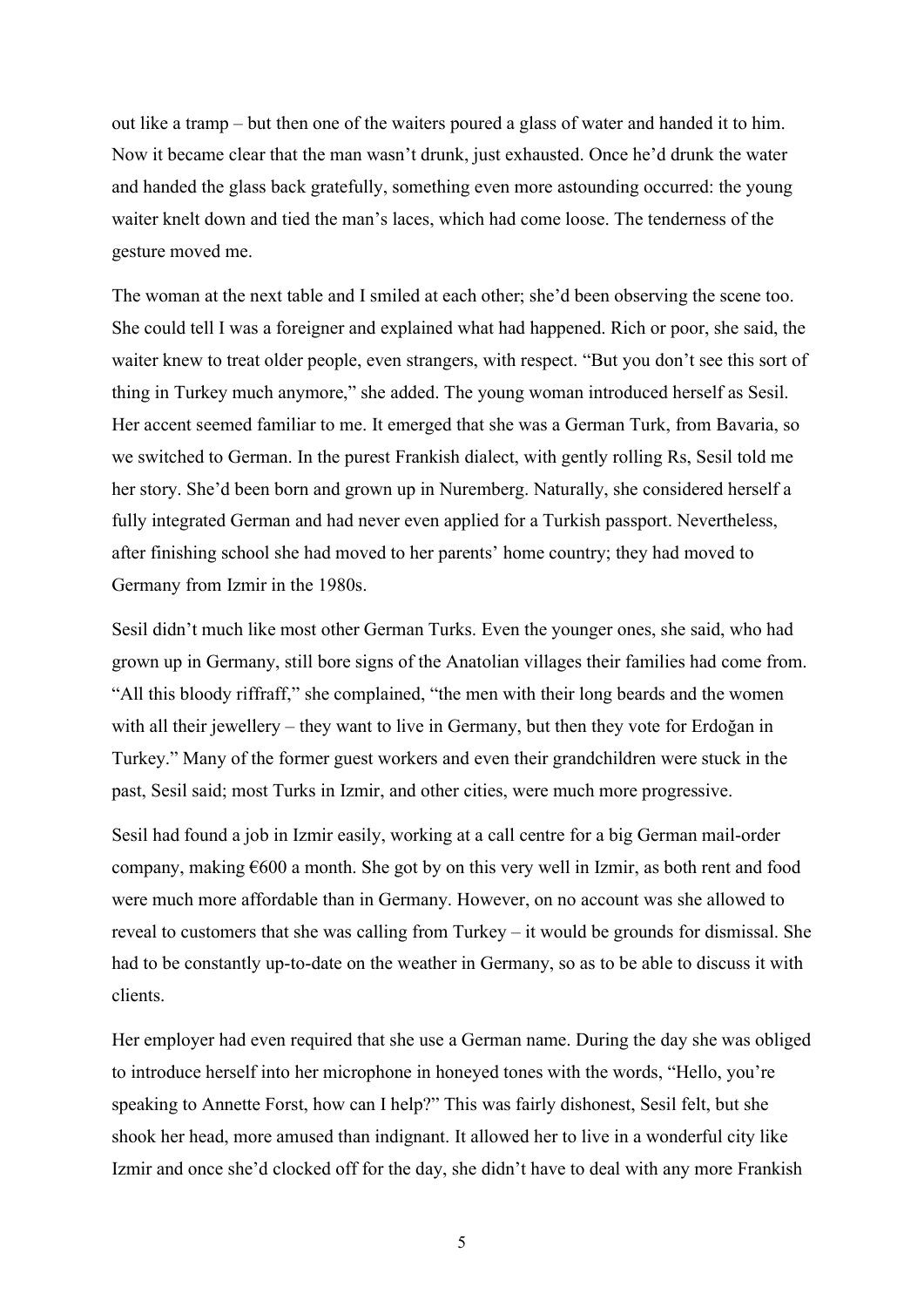racists. What she liked most about Izmir, she said, was the respect and tolerance its inhabitants had for one another, regardless of whether they were Muslim or atheist. "Life's just more relaxed in Izmir than it was back home. It's a free city."

After lunch, I walked on to Konak Square, where the modern city hall stood. Two huge portraits hung from its façade, one of Atatürk, one of Recep Tayyip Erdoğan. It was the first image of the president I had seen in Izmir. He did not seem to be particularly popular here. In the square stood a few palms, a small  $18<sup>th</sup>$  century mosque, and a bright clocktower, the city's touristic landmark. Exactly 25 metres tall, the tower was built in 1901 for the 25<sup>th</sup> anniversary of the coronation of Sultan Abdülhamid II. His ally, Kaiser Wilhelm II, who had visited Smyrna three years before, donated the clock – a little gift to ensure the ruler's friendship. Countless white doves perched along the edge of the foundation surrounding the tower, until children ran by and scared them away.

From Konak, I climbed up to Pagos, the mountain close to the city. The journey took me through noticeably poorer parts of the city. The higher I climbed, the simpler the dwellings were, the more cramped the spaces in which people were living. There were lots of little mosques and simple shops selling groceries, where women in headscarves were doing their shopping, while men sat at the entrances to their homes and smoked. Instead of the universal Merhaba, which I had heard in the modern centre, people here mostly greeted one another with *Selamün aleyküm*. A few of the houses seemed to be inhabited by Arabs, probably refugees; the walls were daubed with graffiti. A refuse collector came up to me, wearing yellow wellington boots and a black hat, pulling his cart behind him. The steeper the slope, the more precarious people's living conditions became. In one district, there was an abandoned building, clearly ready for demolition. Next to it lay piles of stones, where the digger had already been. A chimney jutted out, a staircase that led to nowhere. Children were playing in the rubble and ran away when they saw me looking.

Passing the ruins of an ancient theatre built into the slope, I finally reached the tip of Pagos. There stood the medieval walls of *Kadifekale*, the 'purple castle' and former acropolis of Hellenic Smyrna. I went through a gate into the castle complex, an enormous Turkish flag waving overhead, visible across the city. Behind the entrance, there were a few souvenir shops, but there was little else to see within the castle courtyard except for old walls. A sign indicated the Roman cisterns, but they were guarded by a pack of wild dogs, barking furiously, who sent me fleeing in the other direction. There was no doubt about it: the castle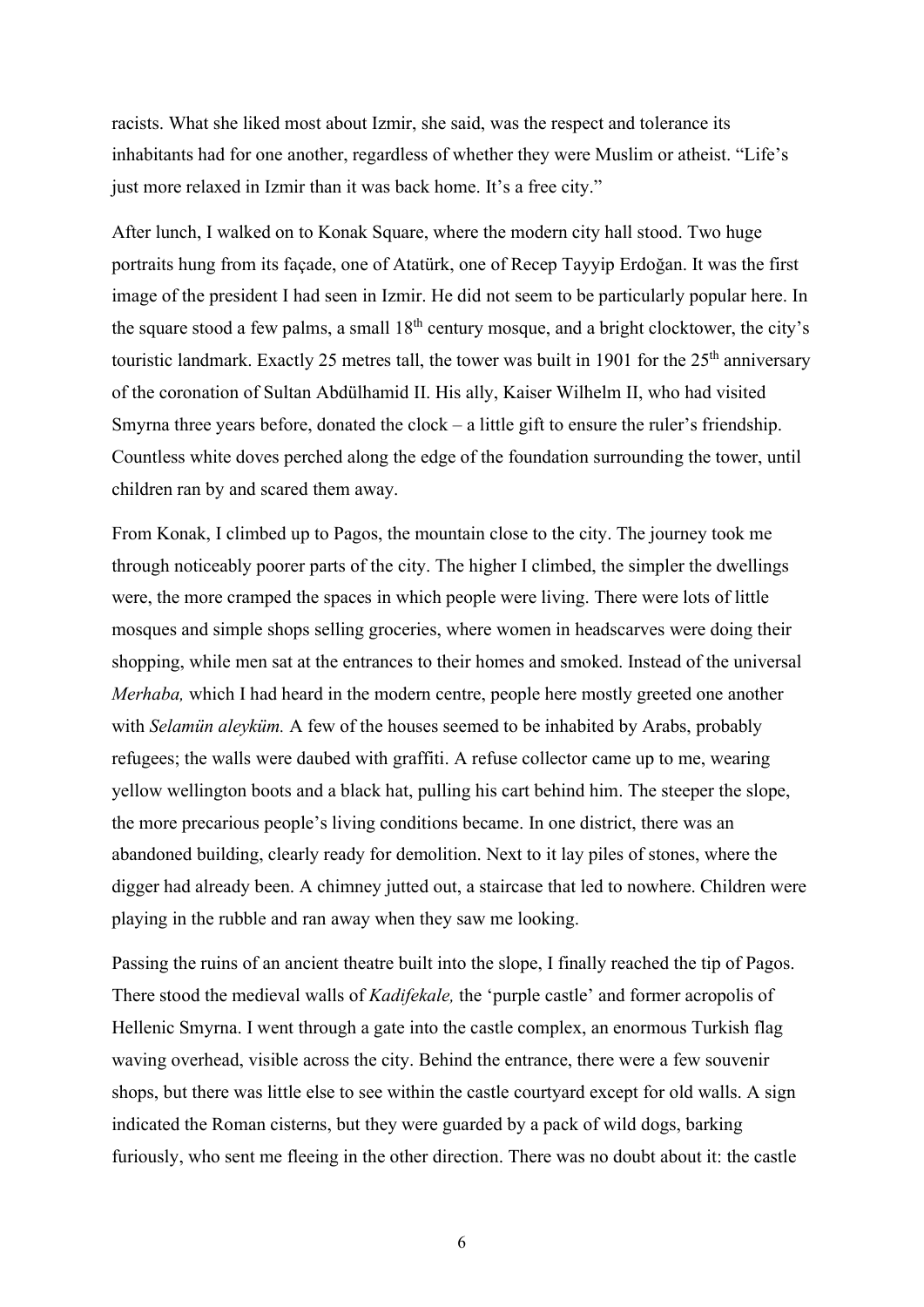was not particularly suited to being a site of touristic interest. But the Izmir of today, its three million inhabitants making it the third biggest city in Turkey, was not known for being a holiday destination. There was supposed to be a pretty bazaar district, but tourists didn't tend to dawdle in the city on their way from the airport to the Aegean islands, or the ancient city of Ephesus, and knew little of its history.

I'd read up a little on the city beforehand. According to legend, the old city of Smyrna had been founded by Amazons, or so the Roman historian Pliny claimed, but Smyrna actually emerged as an Ionian society in the 10th century BC. The Ionians were one of the four tribes of ancient Greece and created the first Hellenic civilisation in Asia Minor, which bore such prominent figures as Hippocrates, Heraclitus, and Homer, who is reputed to have grown up in Smyrna, though Chios and a number of other places are known to have claimed him too. Following its destruction by the Persians, Smyrna was rebuilt on Pagos around the year 340 BC by none other than Alexander the Great.

The city had to hold its ground against powerful neighbouring rivals, especially the island of Chios. A Chiotic battle fleet sailed to the bay of Smyrna in the year 244 BC, on the same day that the Smyrniotes were merrily celebrating a panegyris at the Dionysian temple outside the city. On spotting the enemy ships, the men interrupted their Dionysian feast and hastened back to the city, successfully defending themselves against the Chiotes. In their ecstasy, the Smyrniotes even captured a few Chiotic warships and, when the battle was over, carried one of them back as an offering to the wine god's temple, where the festivities continued with greater gaiety. For centuries, the city's inhabitants continued this important pagan ritual, along with the carrying of the ship to the temple, even once Smyrna had long since become a Christian city.

For the Romans, in possession of Smyrna for almost five centuries, Smyrna was little more than a trinket in Asia Minor. With a population on around 100,000, Smyrna became the successor to Ephesus, the latter's harbour having silted up entirely. The Roman geographer Strabon called Smyrna 'the most beautiful city in the world' and praised its imposing buildings and clean paved streets. Even at the end of the second century AD, the Roman orator Aelius Aristides was still describing the city as 'the joy of Asia and the jewel of our empire' in a report to Marcus Aurelius. He praised the great, sunlit boulevards and the well attached to every home. Smyrna was 'the most beautiful city to behold on this earth', serving as 'a model of beauty itself'. Similarly, it was in Smyrna that one of the seven early Christian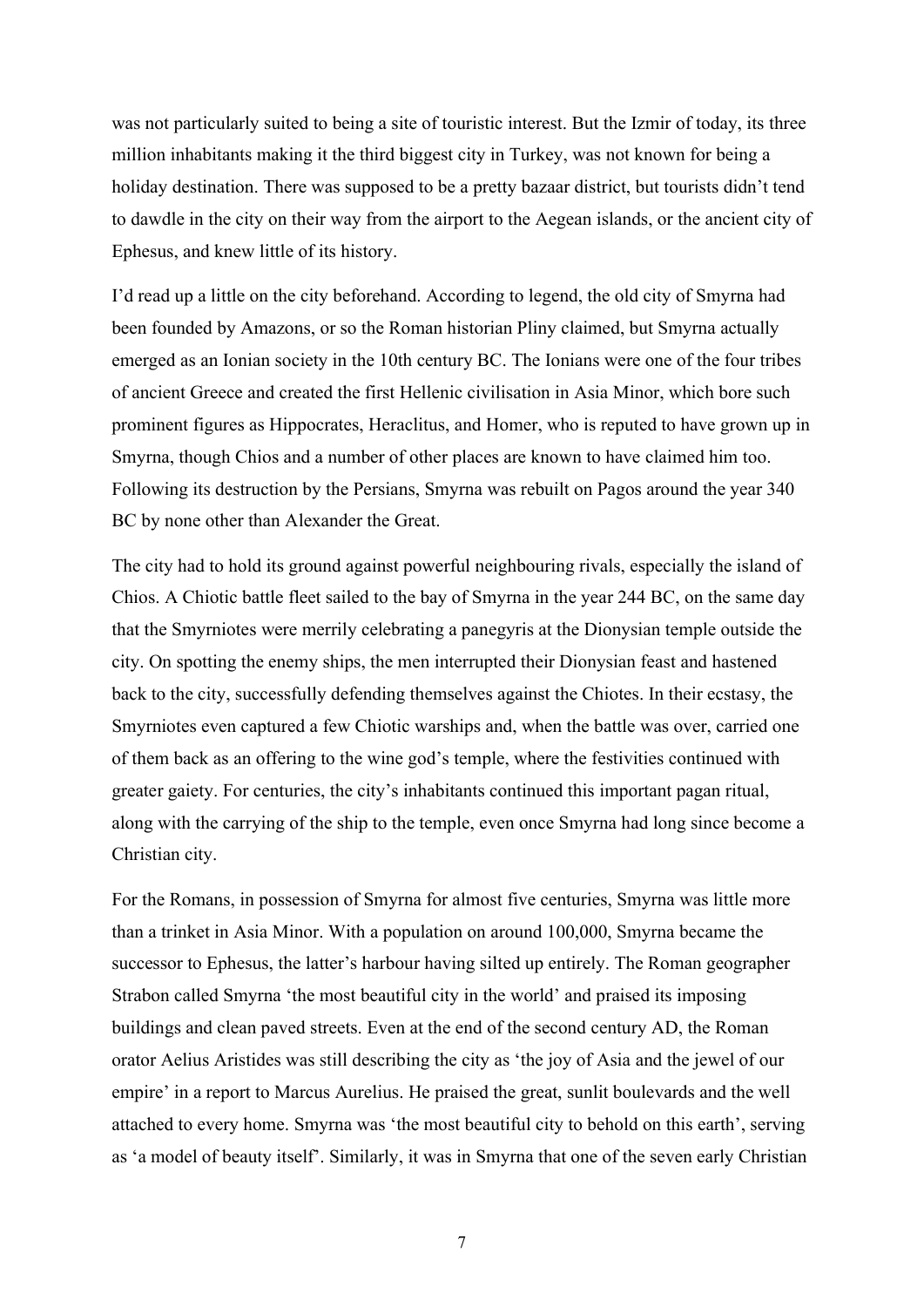churches emerged, founded by the Apostle Paul on his travels through Asia Minor in 53-56 AD, and mentioned in the Gospel of John.

Smyrna declined in importance in the late Roman/Byzantine medieval period, and, like the island of Chios, was relinquished to Genoa by the emperor in Constantinople. Various conquerors followed the Genoese, including the knights of the Order of St John. The Mongolian commander Timur destroyed the city in 1403, ordering that any survivors be massacred and their skulls displayed in a pyramid. And so, Smyrna was a city of few inhabitants when the Ottomans came to conquer it a few years later. Smyrna would not begin to blossom again until the  $17<sup>th</sup>$  century, when it gave Chios a run for its money as the most important trading port in the region. Chios had the trade in mastic to thank for its riches, while Smyrna's wealth came from cotton and figs, and later tobacco, opium and raisins, the famous sultanas. Ottoman trading privileges drew foreign businessmen to the city, first the Genoese and Venetians, then the Dutch, French and English. Some of them liked life in the Pearl of the Aegean so much that they settled there permanently.

The city's open, tolerant culture was a draw for many people. Smyrna was one of the eastern Mediterranean metropolises – like Constantinople, Alexandria and Salonica - modern-day Thessaloniki – in which Christians, Muslims and Jews lived together. They formed a 'Levantine synthesis', a coexistence of different cultures and religions as seen in medieval Andalucia. From the late 15th century, following the expulsion of the Jews and Marranos from Spain and Portugal, Smyrna also became the centre of the Sephardic Jewish community. There was an atmosphere of religious tolerance, a hybrid spirit, the city's skyline as shaped by the spires of Byzantine churches as by minarets and the roofs of magnificent synagogues.

From the middle of the 18th century, Smyrna was the second largest city and the largest port in the Ottoman Empire. Several different ethnic groups – Greeks, Turks, Armenians, Jews, Europeans and settled Westerners, so-called Levantines – lived here together and created one of the world's unique urban cultures. In the streets, a range of languages could be heard, primarily Greek, Turkish, Ladino (Judeo-Spanish), Armenian, English, Dutch, Italian, French and Provençal. The English archaeologist Richard Chandler, whose Aegean travelogues I encountered in the library on Chios, travelled on from the island to Smyrna in 1764, writing that,

 "Smyrna continues [sic] a large and flourishing city. The bay, besides numerous small-craft, is daily frequented by ships of burden from the chief ports in Europe; and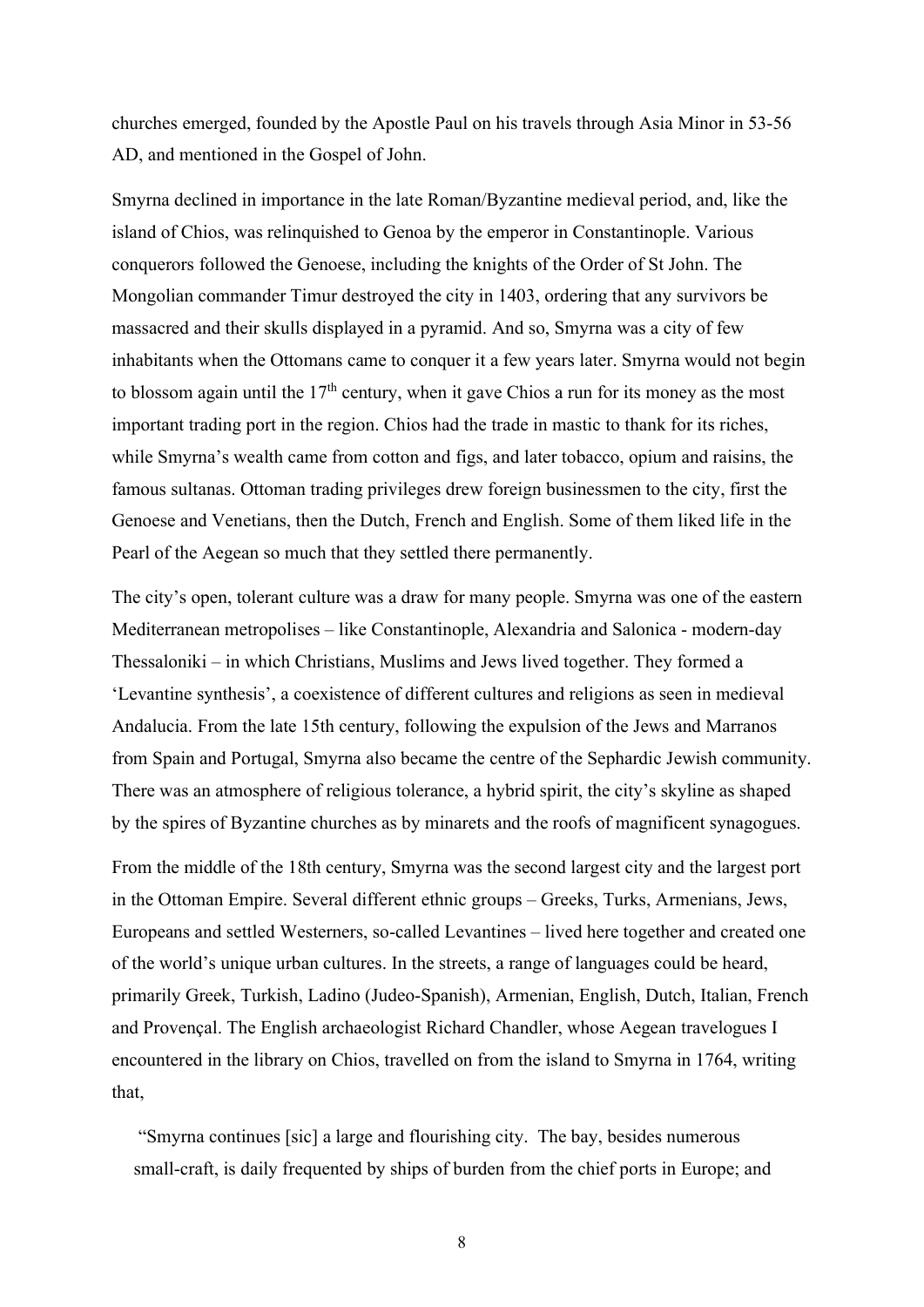the factors, who are a respectable body, at once live in affluence and acquire fortunes. (…) The conflux at Smyrna of people of various nations, differing in dress, in manners, in language, and in religion, is very considerable. The Turks occupy by far the greater part of the town. The other tribes live in separate quarters."

 Located at the interface between Occident and Orient, Smyrna was also a window onto the West, like St Petersburg and Odessa in the Russian Empire. Smyrna was thought of less as an oriental city than a westernised one, impressing visitors with modern technology and a rich cultural and intellectual life. On his travels in 1806, the French writer François-René de Chateaubriand praised the city as 'a second Paris' and 'an oasis of civilisation'. Thirty years later, his countryman, the writer M. L. Aimé-Martin was similarly struck:

"Smyrna is queen among the cities of Anatolia (...) Destroyed ten times, it has risen ten times more, and its position amidst an endless number of trading ports brings heavy traffic from traders and travellers. Its population comprises almost 150,000 souls, which the plague decimates each year. The city is split in two: the upper city populated by Muslims, the lower city by Europeans. (...) The lower city is a kind of federal republic; its leaders are various consuls. All the languages of Europe are spoken there, but French is dominant."<sup>i</sup>

During Europe's Belle Époque in the late 19th century, Smyrna was a rich, modern, enlightened metropolis, full of joie de vivre, acting almost as an autonomous city state under the rule of the distant sultan. At the outbreak of the First World War, the city had 250,000 inhabitants, making it far more significant than the comparatively provincial city of Athens. A great port city, Smyrna was connected by water to the most important ports in Europe; passenger ships from London, Marseilles, Genoa and Trieste docked at its port. A string of pearls ran along its famous promenade, buildings built of white marble: trading houses, shipping companies, banks, hotels, theatres and cafes.

With its unique mix of different cultures, Smyrna was one of the first global cities, like Dubai or Singapore today. There were good schools, publishing houses and hospitals. Dynamic Smyrna was the first city in the Ottoman Empire with a newspaper (1828), a car (1905), and a cinema (1909). In 1914, Smyrna had one of the first golf courses in the Middle East, as well as 17 cinemas and 465 coffee houses, where you could read newspapers imported from Europe. There were also numerous local papers on offer, eleven in Greek, seven in Turkish, five in Armenian, four in French, and five in Hebrew.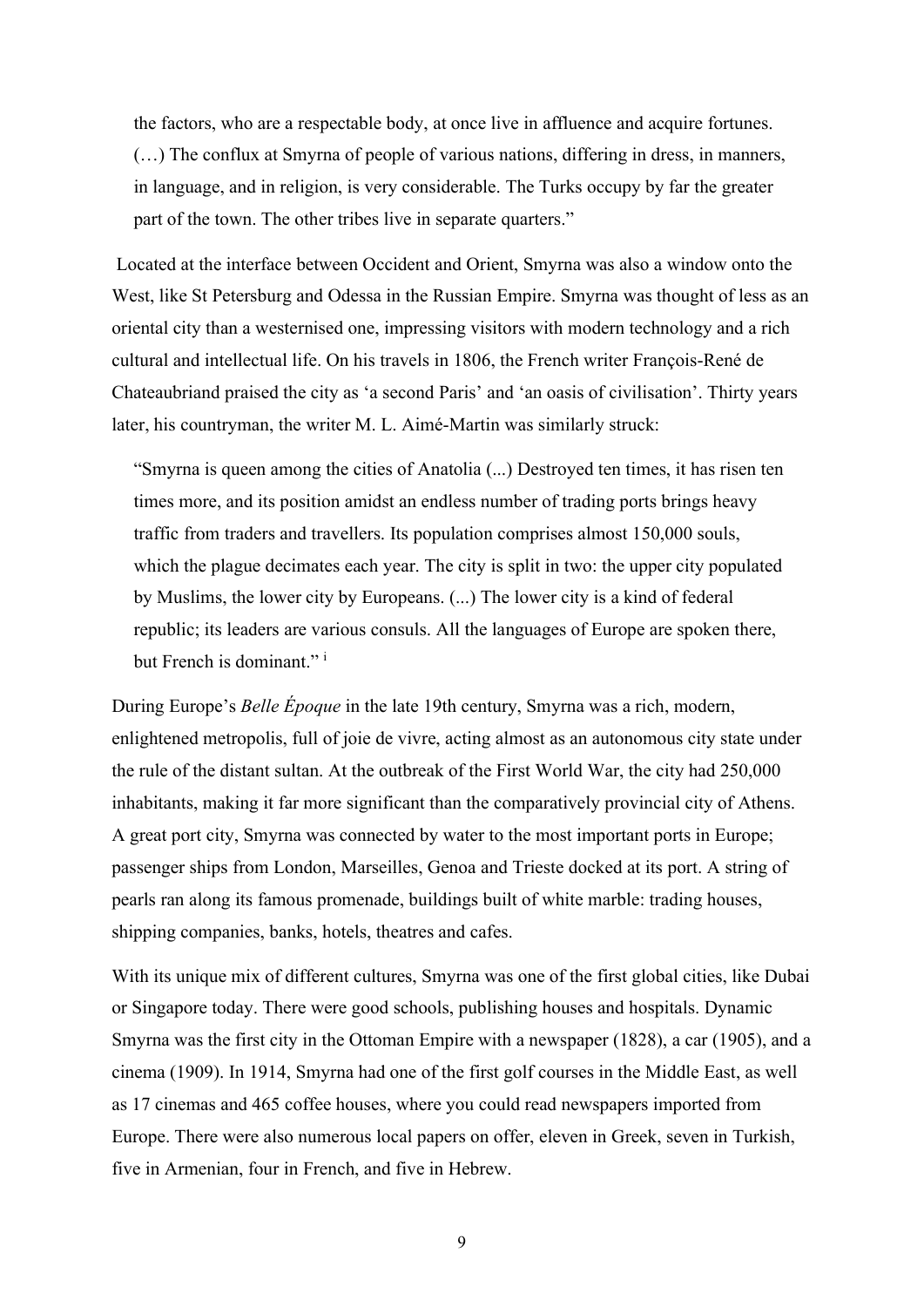The residents of Smyrna made their city a free town, where matters of morality were not always paid much heed. Lucrative trading and wine – and a certain degree of sexual freedom – were often more important to Smyrniotes than religion. This was also the case for Turkish men and women, who allowed themselves to disregard Islamic codes of dress in the city. Even then, Turkish women could be found strolling along Kordon without headscarves and in tight coats, and, unlike in Constantinople, women and men did not sit separately on the tram. Its looser morals earned Smyrna calls of giaur from stricter Muslims, the city of unbelievers, but much of the population did not care. They knew how to enjoy life.

But were they dancing on a volcano? The good times in Smyrna ended in the early 20th century with the outbreak of the great wars – first the Balkan wars of 1912-13, then the First World War, followed by the Greco-Turkish war. At first, the city was hardly touched by any immediate fighting, but nationalistic conflicts between its inhabitants began to tear the cosmopolitan metropolis apart from the inside. Its eventual downfall came when Mustafa Kemal's troops took the city back from Greek invaders in September 1922 and set the Christian quarter alight. The fire was the Turkish army's beacon of victory. It spread quickly across a large portion of the city, down to the harbour. Only the Turkish and Jewish quarters, and the European Punto quarters, were spared. The rest of Smyrna fell in blood and flame.

"Great, opulent Smyrna, cosmopolitan Smyrna" wrote the French writer Claude Farrère after the great catastrophe of flames swept the city he had often visited and loved. "The city of all countries, all religions, all languages; the city that the Turks most scornfully named 'Infidel', because it was ultimately and rightly unfaithful to all gods. Yet how pleasant life there was, how smiling and soft!"ii

What is left of old Smyrna today? I climbed up the walls of the castle, which offered a broad view of the whole city. It sprawled in all directions like a grey-woven carpet, along the shores of the bay, inland into a river valley and even up into the surrounding mountains. What were still green expanses in historic photos of Smyrna had now been completely built on and concreted. Buildings stood everywhere: pale tower blocks, modern high rises and glass office towers. A motorway and countless roads connected and divided the different districts. Izmir was an enormous, modern major city, where millions of people now lived and worked. What had once been old Smyrna still remained in the centre, but it was just a small portion of modern-day Izmir.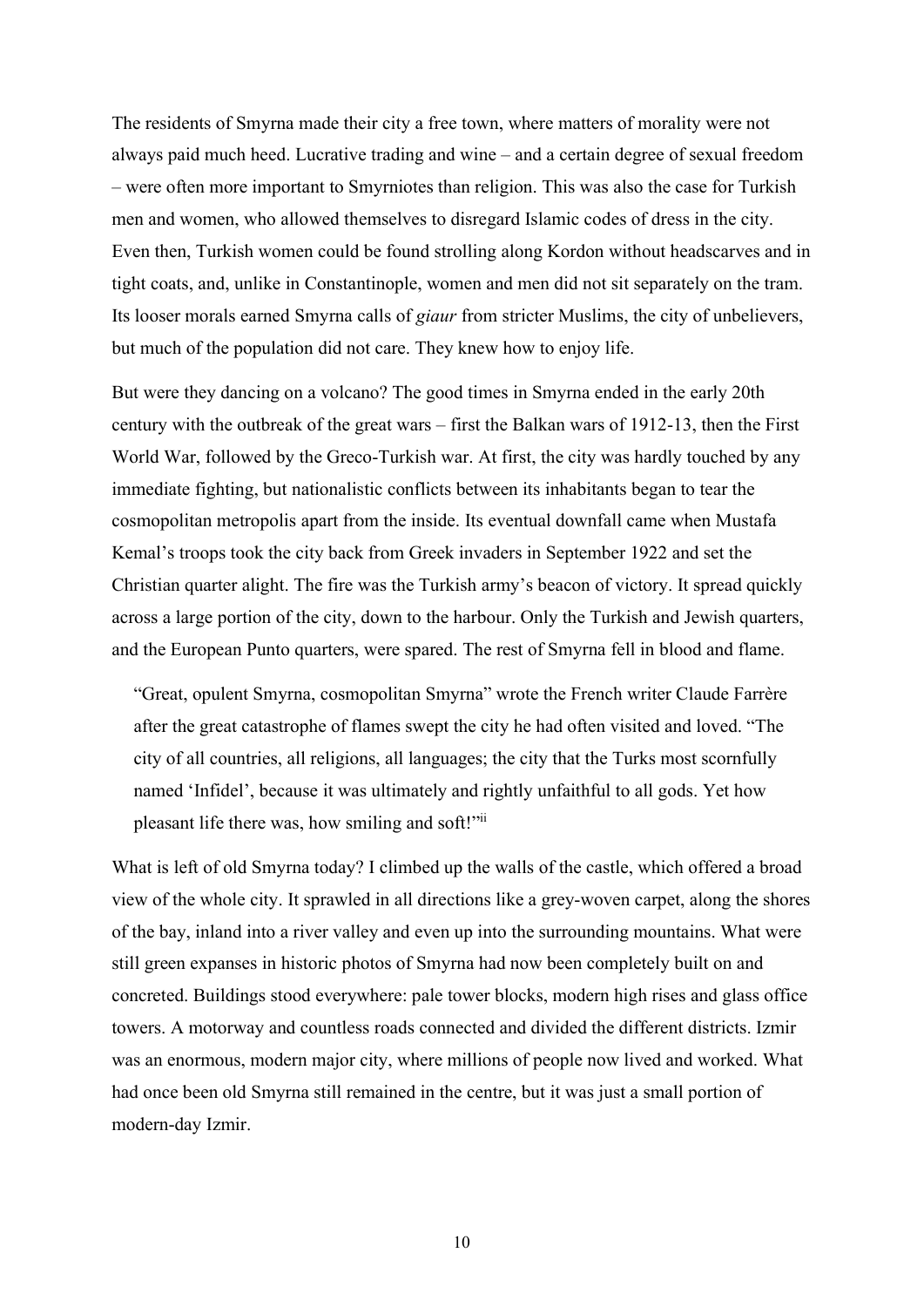Even the old heart of the city was unrecognisable, if you only knew it from images from the early 20th century. Yes, the general topography remained - the city's position on the water and the gentle slopes of Mount Pagos, so too the waterside promenade and the harbour in the north. But had the old harbour not once extended around where Pasaport ferry terminal is today? Old photos show large steamers and sailing ships moored there. I squinted and could just about make out the remains of the quay walls in the water, which had once ringed the harbour basin. The old terminal building was still standing too, now painted bright yellow. But only passenger ferries docked here these days.

Yet the most noticeable difference was a green hole, a huge park right in the centre, so unlike its built-up surroundings that it seemed impossible it had emerged from the city. City planners had created these kinds of large parks in the  $20<sup>th</sup>$  century, in the suburbs too. But this park had not been planned, that much was clear. This was an enormous wound in the fabric of the city, the kind you would expect after a meteor strike. You learn not to trust green spaces in places that have seen war. In German cities, these often indicate bombsites, covering the overgrown foundations of bombed-out buildings. It was similar in Izmir, but it wasn't bombs that had raged here, but fire, the great fire of 1922. The park was a hole burnt into the city.

The hole, as big as it was, clearly only represented the catastrophic fire's ground zero. I couldn't make out any old buildings in the residential areas surrounding the park either, only modern city planning: the districts were positioned at right angles, the streets poker-straight, the multistorey apartment blocks bore witness to the love affair with concrete that the Greeks and Turks have enjoyed since the 1950s. As elsewhere, the old buildings were recognisable by their tiled roofs. Looking out from Pagos, I could only see them in two parts of the city: in Alsancak, the one-time European-Levantine quarter in the north, and in the bazaar district in the south, where the Turks and the Jews once lived. It was a seam of the old city. The entire area in between, once populated primarily with Greeks and Armenians, had been razed to the ground and later rebuilt. The city which had once sat at the foot of Mount Pagos was gone entirely, without a trace.

I swallowed; I hadn't expected this. I knew, of course, that the old Smyrna didn't exist anymore. In biographies of cities, there is no rupture more powerful than a fiery blaze. But I hadn't reckoned on there being no trace left of the old city. There was no obvious continuity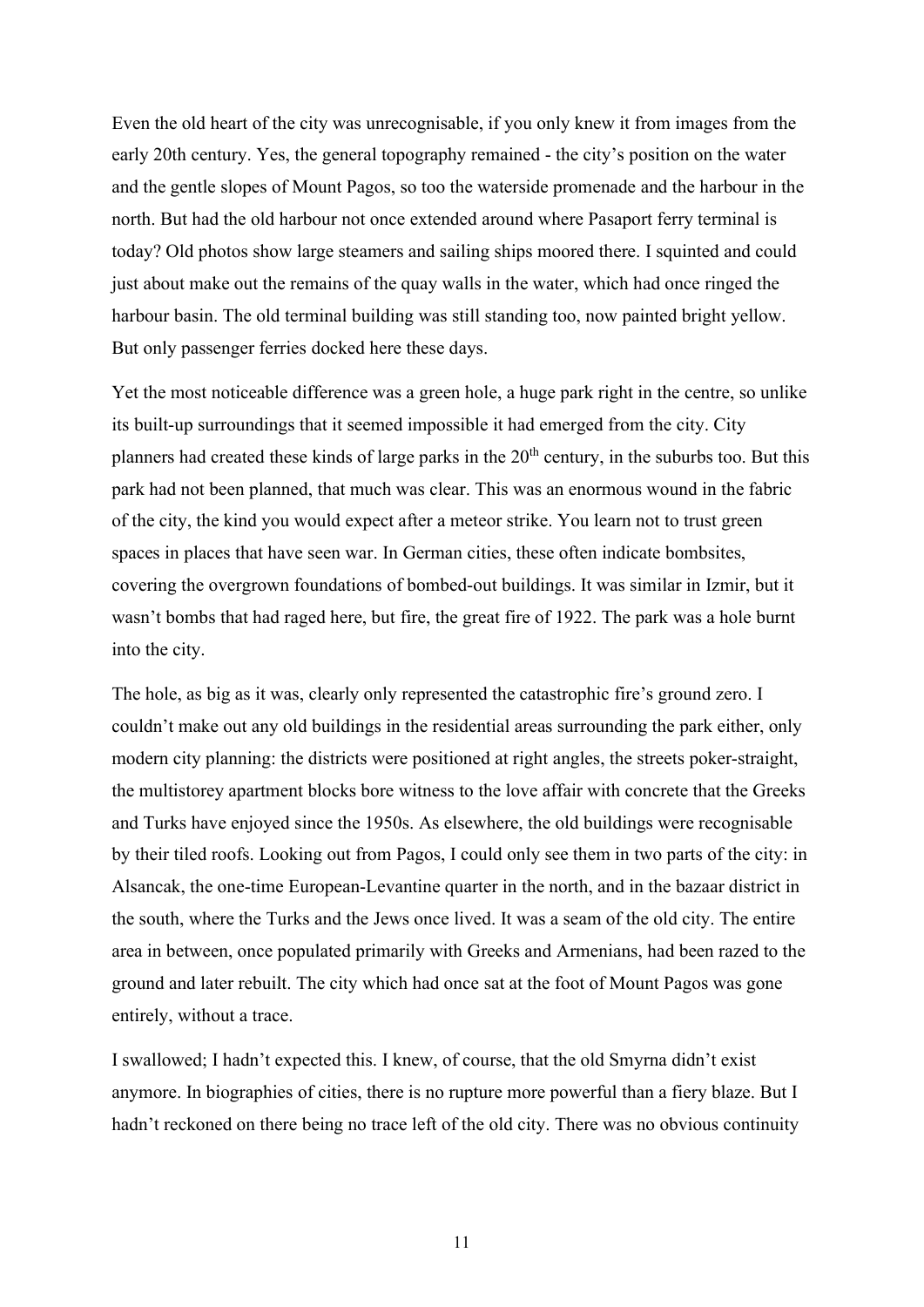between Smyrna and Izmir, at least at first glance. In few places in the world was the break with the past so blatant.

For years, I had delved into the stories of once cosmopolitan multi-ethnic cities, like Trieste, Lviv, Odessa, Salonica or Alexandria, which still belonged to supranational empires in the early 20th century – the Habsburg Empire, the Russian Empire, the Ottoman Empire and the British Empire – and which were then consolidated under national identities by war and displacement. I was interested in how these cities, now segregated and often stripped of their souls, had lost their multi-layered urban consciousness, even if they still looked exactly as they had before. In the once Habsburgian and now Ukrainian city of Lviv, into whose story I delved most recently, the old city survived two world wars, outwardly completely unscathed. I had to scratch away at length at the deceptive façade in order to discover long-hidden layers of the past, yet the historical testaments to this were still there.

Izmir, too, had once been a significant cosmopolitan metropolis – yet, from up here at least, almost nothing of it remained. The past seemed gone completely, disappeared without a trace. Old Smyrna had fallen, destroyed forever; even the ancient ruins of Ephesus were probably more present than the old city.

Was it just the physical erasure of Smyrna that led to this once significant city being almost completely forgotten today? Or did people prefer not to speak of the events of September 1922 for as long as they could, until the wounds had healed and literal grass had grown over the sites of the fire, as I saw in the park? The problem with this tactic of suppression was always that not processing such crimes led to diffuse feelings of guilt, and historical myths. As could be expected, Turkish and Greek schools have taught two fundamentally different versions of the events of 1922. To this day, Greeks and Turks blame each other for setting the fire that destroyed the city.

What really happened? How did this catastrophe come about and what were its consequences? I wanted to research this, because the fire at Smyrna was not an isolated event; it had ramifications across Europe. Shortly afterwards, several million Greeks and Turks were forcibly driven from the countries they called home and forced to settle elsewhere. I also wanted to investigate the state-organised population exchange, not least because it would later serve as a blueprint for the deportations and ethnic cleansing witnessed in Europe and Asia in the rest of the 20th century. In this way, the consequences of the tragedy of Smyrna are felt to this very day, including in the current refugee crisis.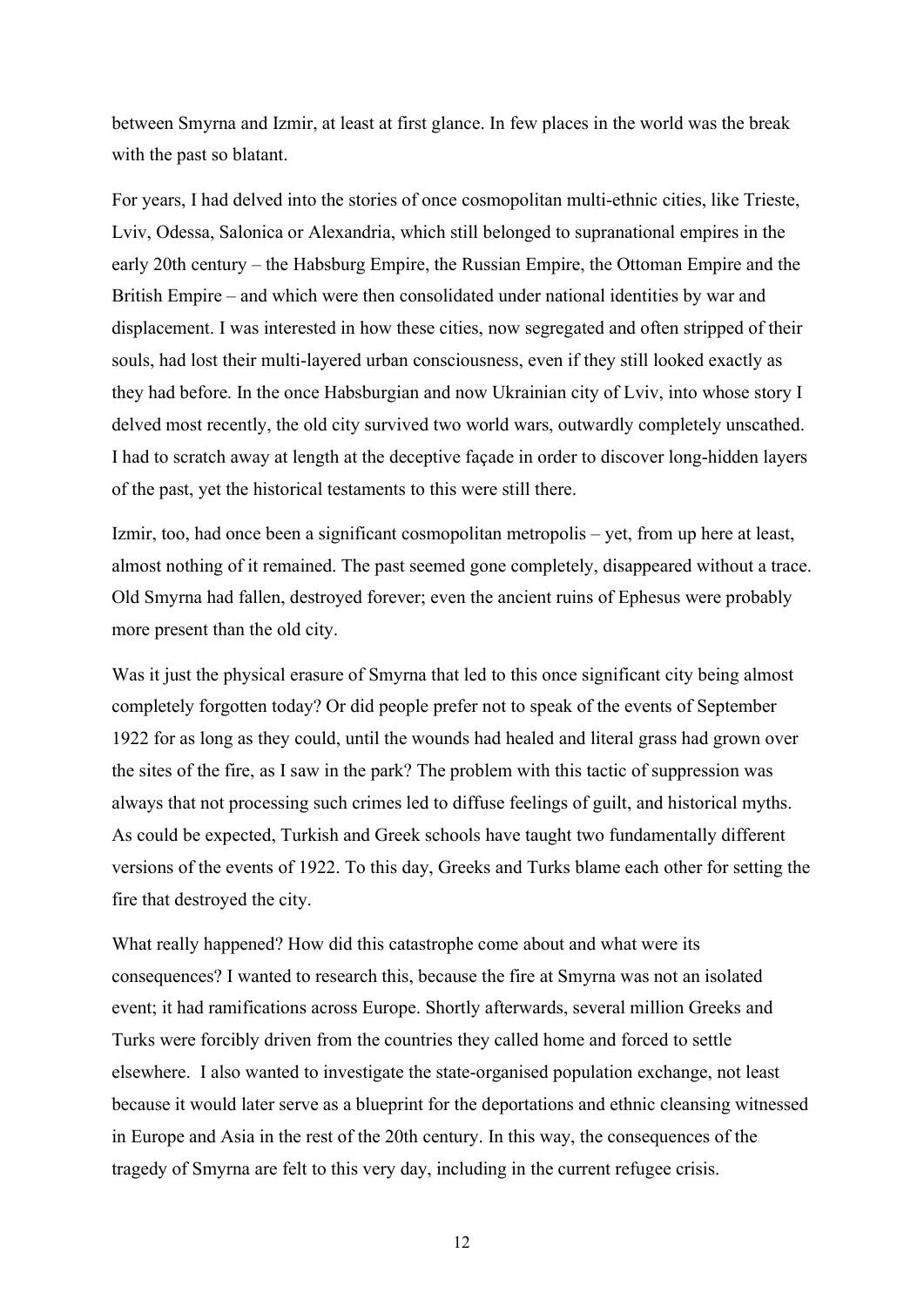A few hours later, I was back on my balcony at the Izmir Palas Hotel, writing up my first impressions, the city ferries sailed across the bay as Kordon shimmered with people before me. Cyclists, joggers and roller-skaters pressed along the tartan track. In the restaurants, families were meeting for an evening drink or already ordering dinner. Unlike in Greece, there is no siesta in Turkey so, much to my relief, people sit down to eat much earlier than they do in Chios. Roasted peanuts and sunflower seeds were being sold to keep hunger at bay. Dogs were being taken out for walks, smoking street musicians played the songs of Bob Marley. It was an image of unexpected joie de vivre, a little reminiscent of the beachside promenades in California. That West Coast feeling was much suited to the strong, warm light of the evening sun which sank gradually over the bay.

In Chios, there were sunrises, while here I had a glimpse of the orange evening sky over the sea and the mountains. Of course, the terms Orient and Levant, which stem from the Latin for 'to rise', are completely Eurocentric. Ultimately, it was all a question of your geographical standpoint, of what view it offered of sun and space. The word Anatolia, too, etymologically speaking, stems from the ancient Greek words 'ano' and 'helios', and means little more than 'the place where the sun rises'. The Turks retained the Greek name, since, by coincidence, the word 'Anadolu' in Turkish means 'full of mothers', which also seemed somehow fitting.

I shut my notebook. Experience came before writing; I had to go back down into the city. I threw on a jacket and left the hotel. This time, I walked along Kordon in the other direction, heading north, the location of the modern-day harbour, and of Alsancak, the former district of the Europeans and Levantines of Smyrna. It was one of the two quarters which survived the fire of 1922.

i M. L. Aimé-Martin, Lettres Edifiantes et Curieuses concernant l'Asie, l'Afrique et l'Amérique, Paris 1838, p. 33, <sup>ii</sup> Claude Farrère, Méditerranée, Paris 1926, p. 87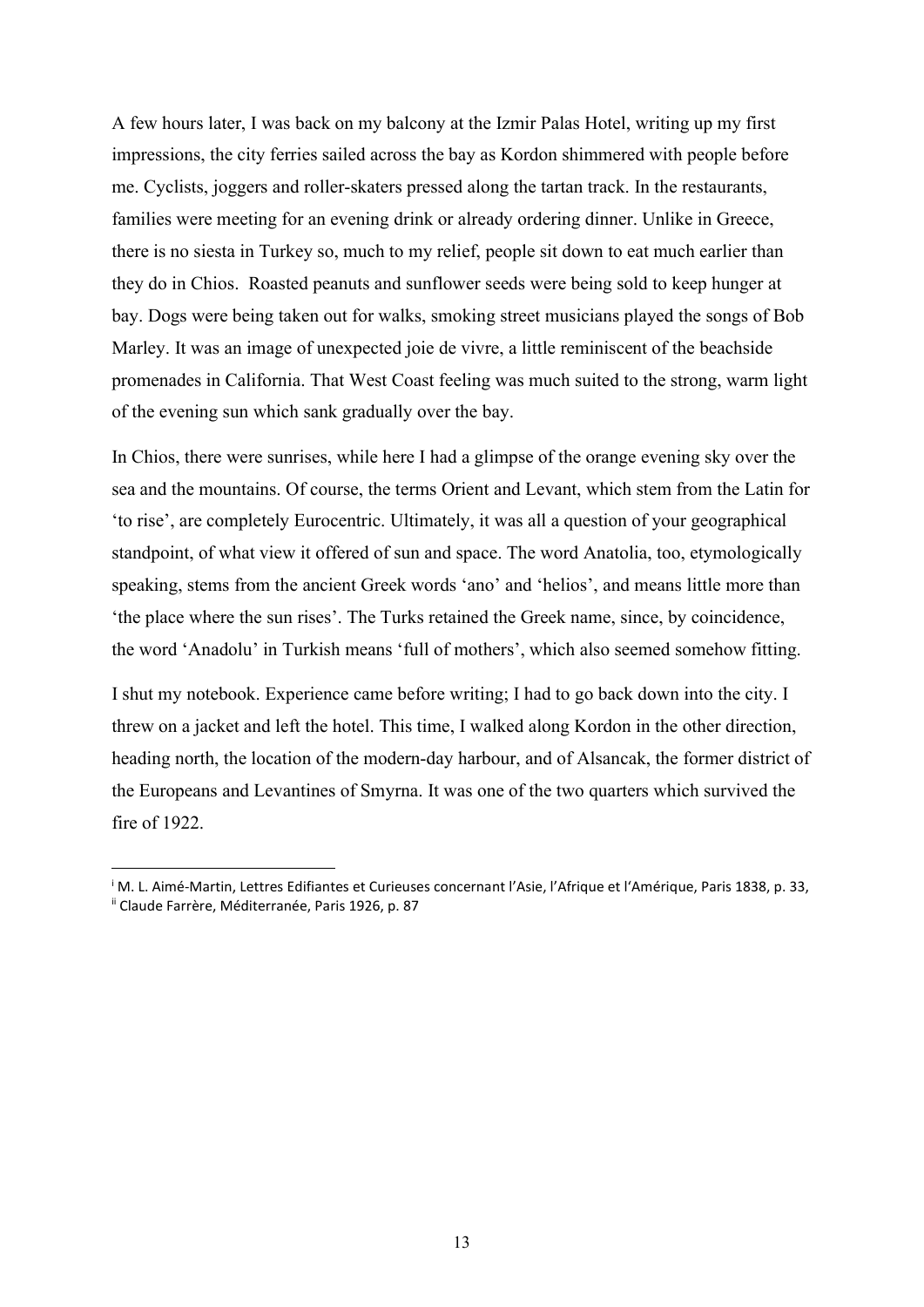## English sample from chapter 14 Translated by Lutz C. Kleveman

The waiter, a retired seaman, sat down with us.

His name was Dimitris and he was 92 years old. The tavern belonged to his daughter-in-law, and he helped her out sometimes. Next to Dimitris sat 80-year-old Yannis, his best friend and a retired captain himself. He just came over from his garden where he had looked after the olive trees and fed his rabbits. The two friends' nicknames were John and Jimmy, that's how they had been called in foreign ports.

We came to talk about the current refugee crisis on Chios. At its climax in 2015, many Chiot seamen and fishermen had taken their boats out to sea, in an effort to bring the refugees safely to shore. "There was great solidarity: we gave them clothes and food", remembered Yannis whose family had been living in the Kardamyla village for generations. During the Chios Massacre of 1822, his ancestors had hidden from the Turks in caves, he told me, before they escaped to the neighbouring island of Psara on a boat. After the Smyrna Fire in 1922 many refugees from Minor Asia arrived in Chios and settled in Kardamyla.

During the German occupation in World War II, many Chiots in turn fled to the Turkish side, trying to reach free Cyprus. His parents were among them, carrying little Yannis in their arms. "I was too young to remember but Jimmy can tell you more about this."

Dimitris nodded. His family, too, had escaped from the Germans in 1941. The 92-year-old took a sip from his beer bottle and began to tell the story.

"The German soldiers on Chios were no monsters but there was simply nothing to eat. We were starving. So my father got himself a rowing boat, hiding it on the beach. One night, we took off – my parents, my three siblings and myself. I was 13 years old then, only my little brother was younger. My sisters were crying when we left the house. The first night, we made it to Inousses, the small island between Chios and the Turkish coast. The second night, we were hoping to reach Turkey, so we set off at dusk.

But in the Chios strait, the weather is unpredictable. Suddenly, a storm came up, the waves turned higher and higher, and it was pouring with rain. Soon my father was totally exhausted from the rowing, suffering from cramps in his arms. Now my mother started crying and my sister clung on to me in fear. We were all very much afraid.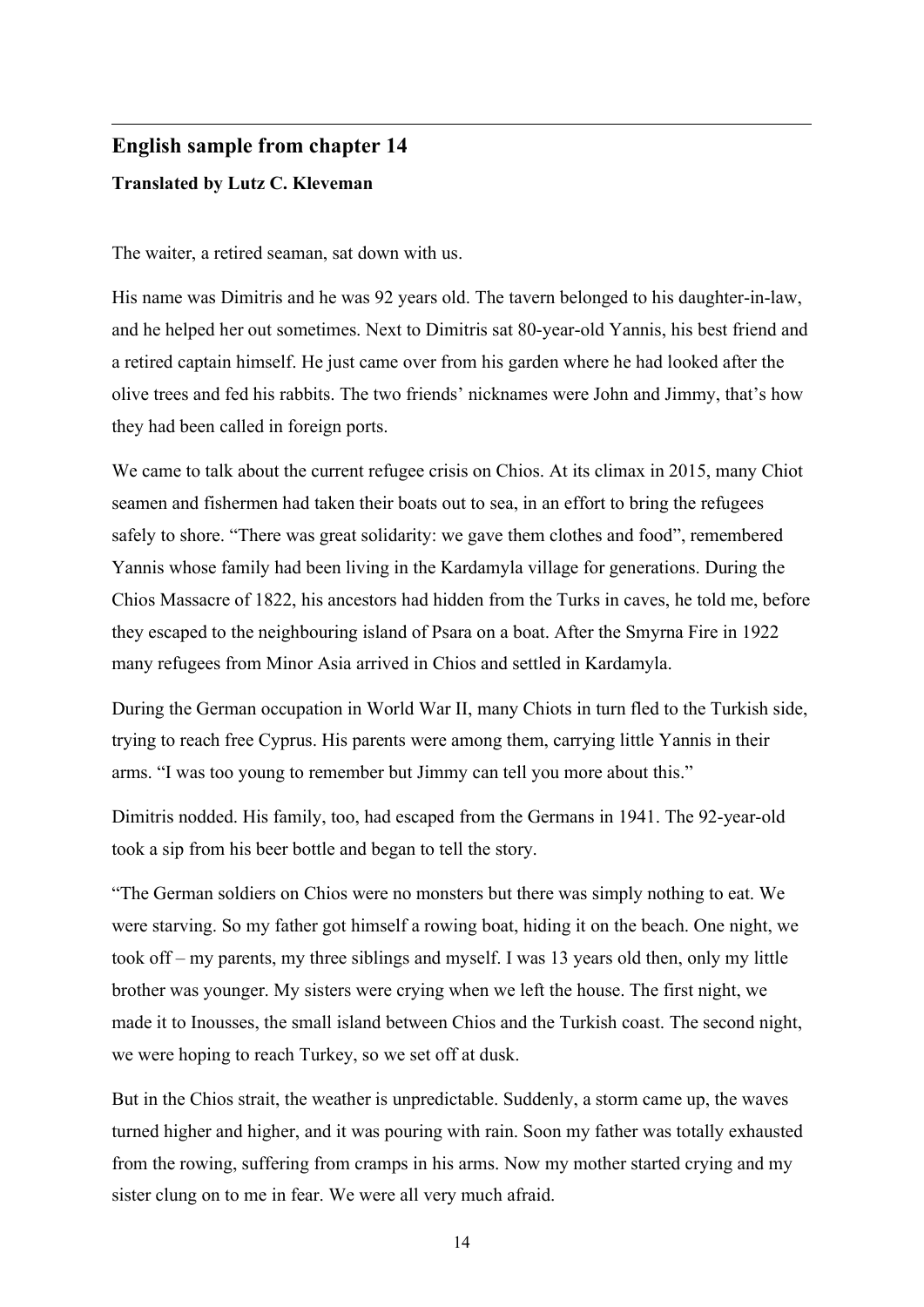We thought we would drown.

Then, out of nowhere, a Turkish fishing boat appeared. They took us on board and brought us to safety. One of the fishermen had his son with him, a boy my age, and when he saw me, all freezing in my wet clothes, he took off his dry shirt and gave it to me. Then the boy also gave me his shoes and socks. Although the Turks were poor themselves, he told me to keep them. That I have never forgotten. I was still wearing them when we returned home after the war."

At this point, Dimitris' eyes filled with tears, and his voice faltered. Yannis put a hand on his shoulder, and the other captains were all quiet.

"The fishermen brought us to Çeşme, where we stayed for six months, until we found a ship to Cyprus. During that time, I played a lot with Turkish boys at the port and made several friends. I never saw them again but I always wondered what had become of them and how they fared in life.

Five years ago, I finally took the ferry to Çeşme. I just had to go back there, and my wife came with me. I still remembered my playmates' names and asked for them. As it turned out, two of them were still living in Çeşme, and we were taken to their houses. We had become old men by now but we recognised each other immediately and fell into each other's arms. We were still friends.

I have had a good life, you see. I have a family, a good wife and two healthy sons. I am a happy man.

But what bothers me is all that terrible stuff the politicians are telling us about the Turks! The truth is that, as people, they are exactly like us. I love the Turks the way I love my neighbours. I have nothing against the refugees, either, who are coming to us on boats.

They are escaping from war and suffering. They are going through the same experience we went through back then, only the other way around. We have to help them with humanity, like we were being helped then.

We must not wage wars anymore and let our sons be killed. This has to end, finally. As humans, we must talk to each other and find solutions for everything. We must treat each other with love, only love."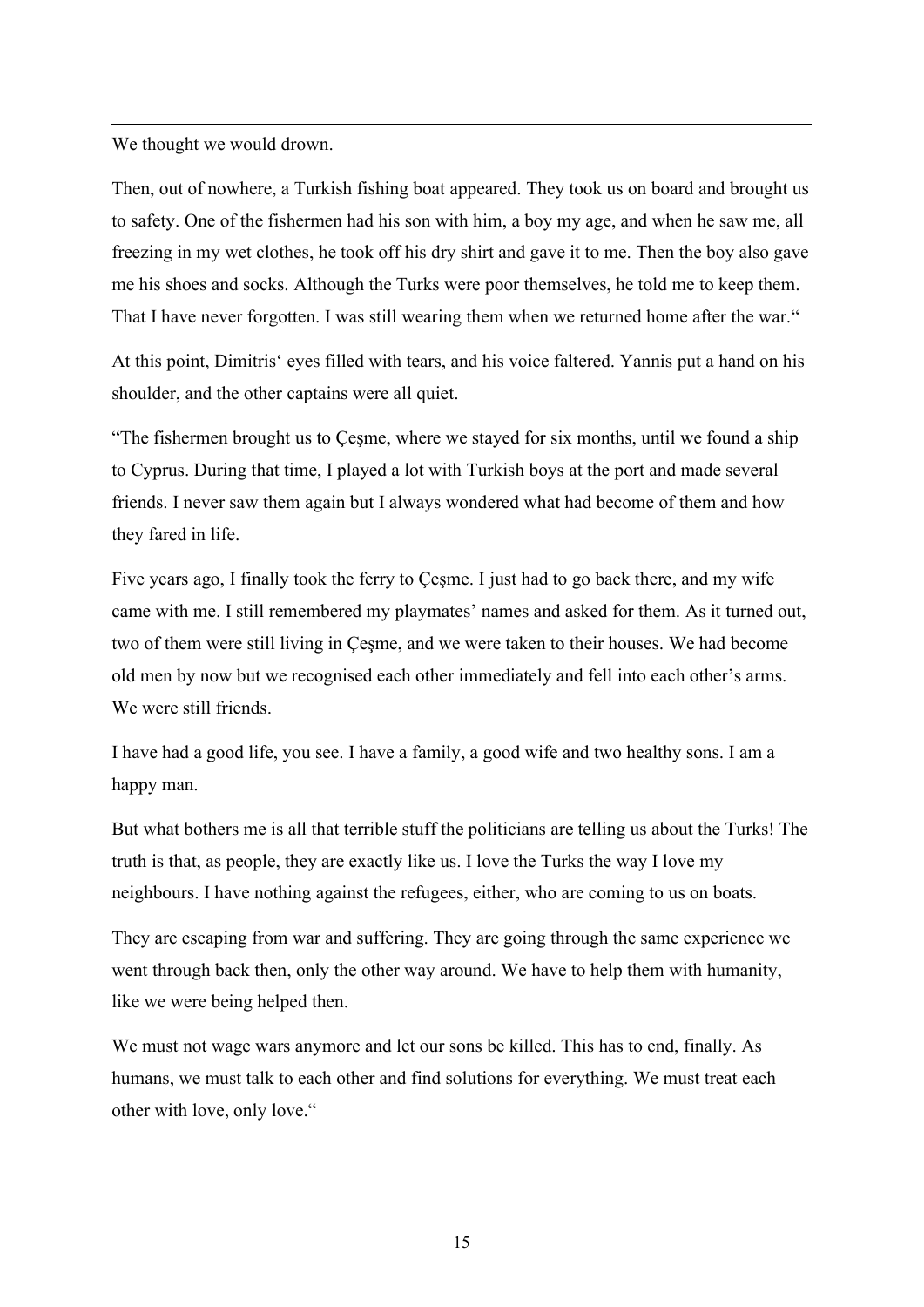#### Book Proposal and Chapter Outline

#### by Lutz C. Kleveman

## **SMYRNA** The Great Fire of 1922 that changed Europe

This is to offer foreign language rights for Lutz C. Kleveman's upcoming book SMYRNA, a literary travelogue to be published by Aufbau Verlag in Germany in the spring of 2022. The manuscript will need to be translated from German.

#### **Synopsis**

The 100<sup>th</sup> anniversary of a seminal event in world history is coming up: the Great Fire of Smyrna in September 1922.

The wilful destruction of this legendary cosmopolitan metropolis, killing tens of thousands of its inhabitants, was one of the worst humanitarian tragedies of the  $20<sup>th</sup>$  century. Its consequences were far-reaching, in space and time, and can still be felt today.

The Smyrna story needs to be retold. The name alone sounds mysterious, almost mythical like the vanished Atlantis. And in many ways it is, a fabled place from another realm and era.

Part of the Ottoman Empire and situated between Orient and Occident, Smyrna was once built on a wide Aegean bay, ringed by mountains, on the western coast of Anatolia. There it stood until September 1922, when it was burned down and eviscerated, to be replaced by the modern Turkish city of Izmir, and sunk into oblivion.

Smyrna was a prosperous trade centre, connected with all important European ports from Marseille to London. Known as the "Pearl of the Aegean", the city was home to various ethnic groups of different cultures. In an atmosphere of religious tolerance, Christians, Muslims, and Sephardic Jews coexisted together. Byzantine church towers, minarets, and the roofs of splendid synagogues marked the city's skyline.

Vibrant communities of Greeks, Turks, Europeans, Americans, Armenians, Jews, and Levantines lived together and created a unique mixed urban culture that made Smyrna the first truly global city in the modern sense. The Levantines, a community of orientalised Europeans, were the world's first multiple-culture and mixed-identity urbanites. In many ways, they turned Smyrna into the prototype for today's diverse global cities such as New York and Singapore.

Following Smyrna's example were other Mediterranean port cities – Salonica, Trieste, Beirut, Alexandria – all of them beacons of seaborne trade and cosmopolitanism. So were Odessa on the Black Sea and St. Petersburg on the Baltic Sea. But like Smyrna, these multicultural cities and many others in Europe such as Vilna and Lvov were to be destroyed by nationalist, religious, and socialist forces in the course of the  $20<sup>th</sup>$  century. Their demise was foreshadowed in 1922 by the flames that devoured Smyrna.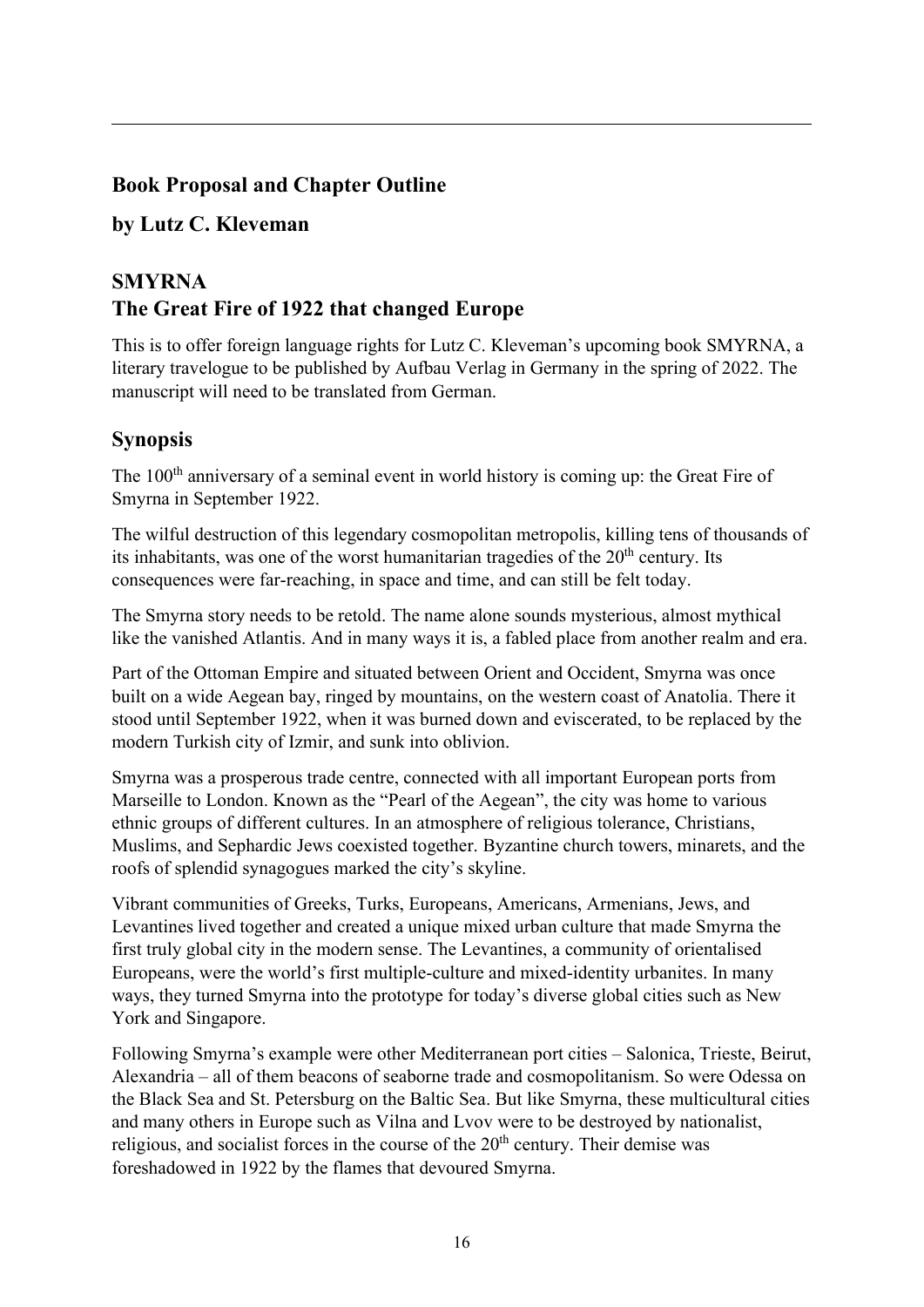The destruction of Smyrna began at the end of the First World War, when the defeated Ottoman Empire was falling apart and the Greek army invaded Anatolia in 1919 in an illfated attempt to safeguard and annex Greek-populated areas. After three years of war, the attackers were repulsed by Turkish forces, who set Smyrna on fire and massacred its Greek and Armenian civilian population. The atrocities were allowed to happen despite the presence of some twenty Western war ships anchoring in Smyrna bay, whose commanders – American, English, French, and Italian – had orders from their governments not to intervene. For political reasons and to their lasting disgrace, they only rescued refugees of their own nationality.

As the Smyrna fire raged for more than a week, almost all its European and American inhabitants fled the city in horror, and never returned. The same was true for Armenian survivors and Minor Asia's entire Greek population which was driven out by force, ending its centuries-old presence there. Many Levantines also moved their businesses and families to other countries. Only the Turks and some Jews stayed behind but the Smyrna they knew was dead and would never rise to its former glory again.

How could this happen, and what led to the city's sudden demise?

In their conflict, both Greeks and Turks were driven by nationalist ideology which had spread from Europe to the Balkans in the  $19<sup>th</sup>$  century. First introduced by the Philhellenes, nationalism inspired Greek fighters during the Greek war of independence from 1821-32, which started the Ottoman Empire's territorial dissolution. One of that war's seminal events was the Massacre of Chios, an island situated just off Smyrna bay, where Ottoman troops in 1822 killed and enslaved up to 100.000 people. As it emerged during the research for this book, Chios actually lies at the heart of the Smyrna story. From the 14<sup>th</sup> century onwards, this unique island was the East Mediterranean's most important trade hub, an early Levantine centre and the forerunner for the 19<sup>th</sup> century cosmopolitan cities of Smyrna, Salonica, and Alexandria.

The First World War led to the downfall of Europe's multi-national empires – Russia, Austria-Hungary, and finally the Ottoman Empire – and their disintegration into various small nation-states. This trend continued, accompanied by widespread ethnic violence, until after the collapse of the Soviet Union and Yugoslavia in the 1990s. Caught in the crossfire of nationalism and religious sectarianism were multi-ethnic cities, which saw their minority communities being chased through the gates, or killed.

The burning of Smyrna and widespread interethnic violence led to a massive refugee crisis across the Aegean region. In response, the League of Nations brokered an agreement between Turkey and Greece for a gigantic population exchange. Millions of Ottoman Muslims and Christians were forcibly expelled from their ancestral homes and re-settled in Turkish and Greek lands.

The population exchange of 1923-24, the first state-organised ethnic cleansing in world history, resulted in a humanitarian disaster and much individual suffering. Still, it was widely seen as successful realpolitik and would serve as a blueprint for the expulsions and deportations of millions of people in the following decades, during and after the Second World War, in the Indian Partition, in the Israel-Palestine conflicts, and during the Yugoslav wars.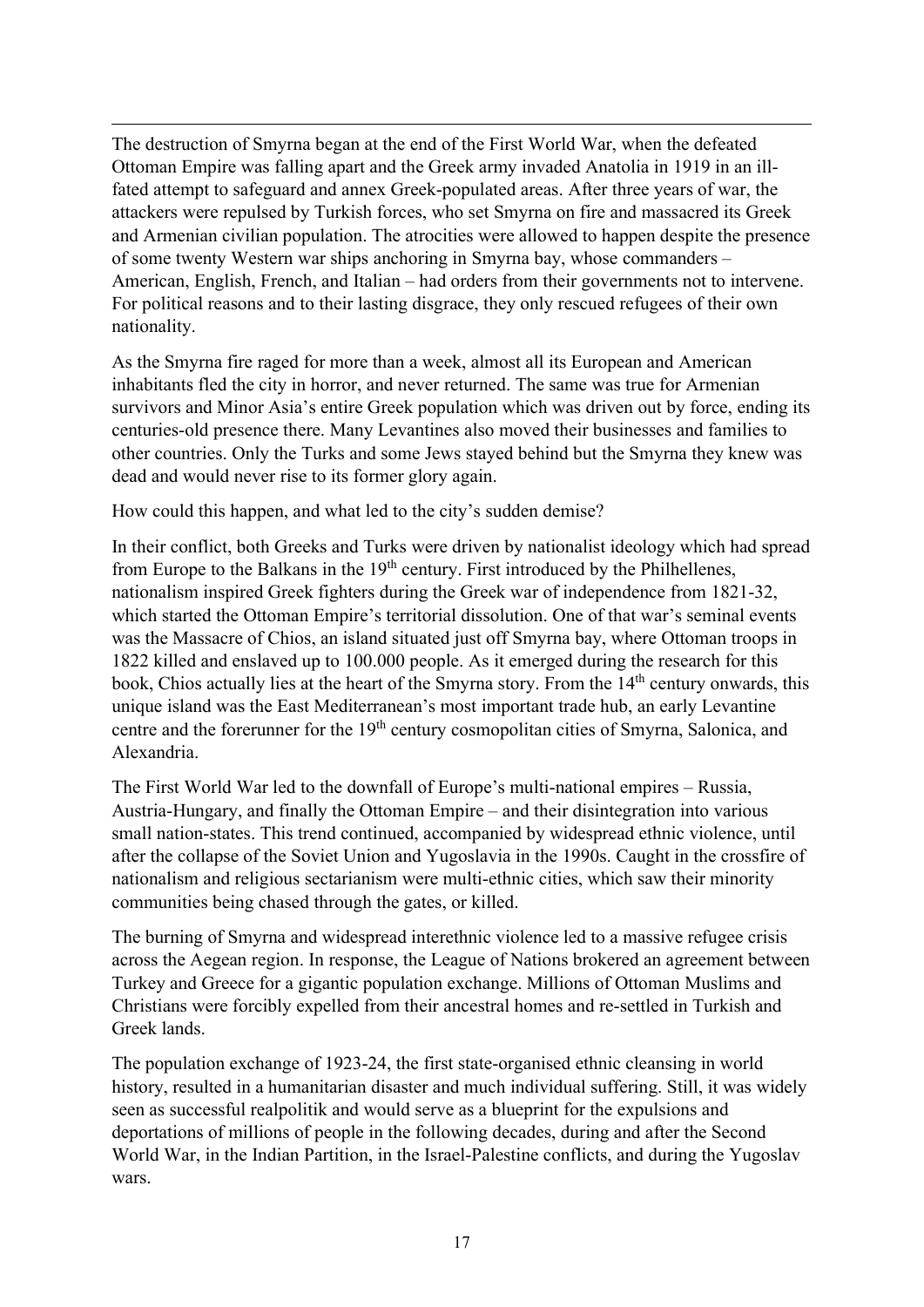Today, the Mediterranean and particularly the Aegean are experiencing another massive refugee crisis. Despite a deal between Turkey and the EU to stem the flow of migrants, an increasing number of boats keep arriving on Greek islands. Thousands of people from the Asia and Africa are currently stranded in overcrowded Greek camps, waiting for transport to Europe.

As many political developments these days seem like a re-run of the 1920s, the story of Smyrna, the first global city, is more relevant than ever.

## Narrative Style

Like Kleveman's previous works, this manuscript is not a dry history book but a literary travelogue offering a lively mixture of narrative history and first-person reportage, laced with essayist observations.

In twelve chapters, the narrative moves between the Turkish city of Izmir and the nearby Greek island of Chios, which in many ways presents a mirror image to what happened in Smyrna.

Two narrative threads, one historical and one contemporary, are closely woven together. The narrative is not strictly chronological but alternates between the past and the present, while preserving intellectual coherence.

This style reflects the non-linear perception of time in the East Mediterranean, which connects events in more fluid simultaneous ways than in America or Europe. Rather than becoming distant history, the past still continues to resonate strongly. It often dominates the stories locals tell about their daily lives, creating the impression of an odd simultaneity with the present.

Combining journalism with academic research, the book is based on extensive on-the-ground research, interviews with fascinating figures, and thorough study of literature in various languages, including memoirs, travel reports, diplomatic despatches, and academic works (see bibliography).

## Material

Corresponding to the narrative structure, the book will contain both historical and contemporary material, closely woven together. See the chapter outline below for more specific content description.

#### Chios, a medieval Levantine centre

The Smyrna story actually begins on Chios, a large island just off the Turkish coast, which was in many ways Smyrna's predecessor as a Levantine cosmopolitan trade centre. (The antique ancestor was of course Ephesus.) As early as the Middle Ages, when the Genoese took the island from the Byzantines, Chios was famous for its main export product, the resin of the mastic tree. It was used throughout the Mediterranean as medicine and later as the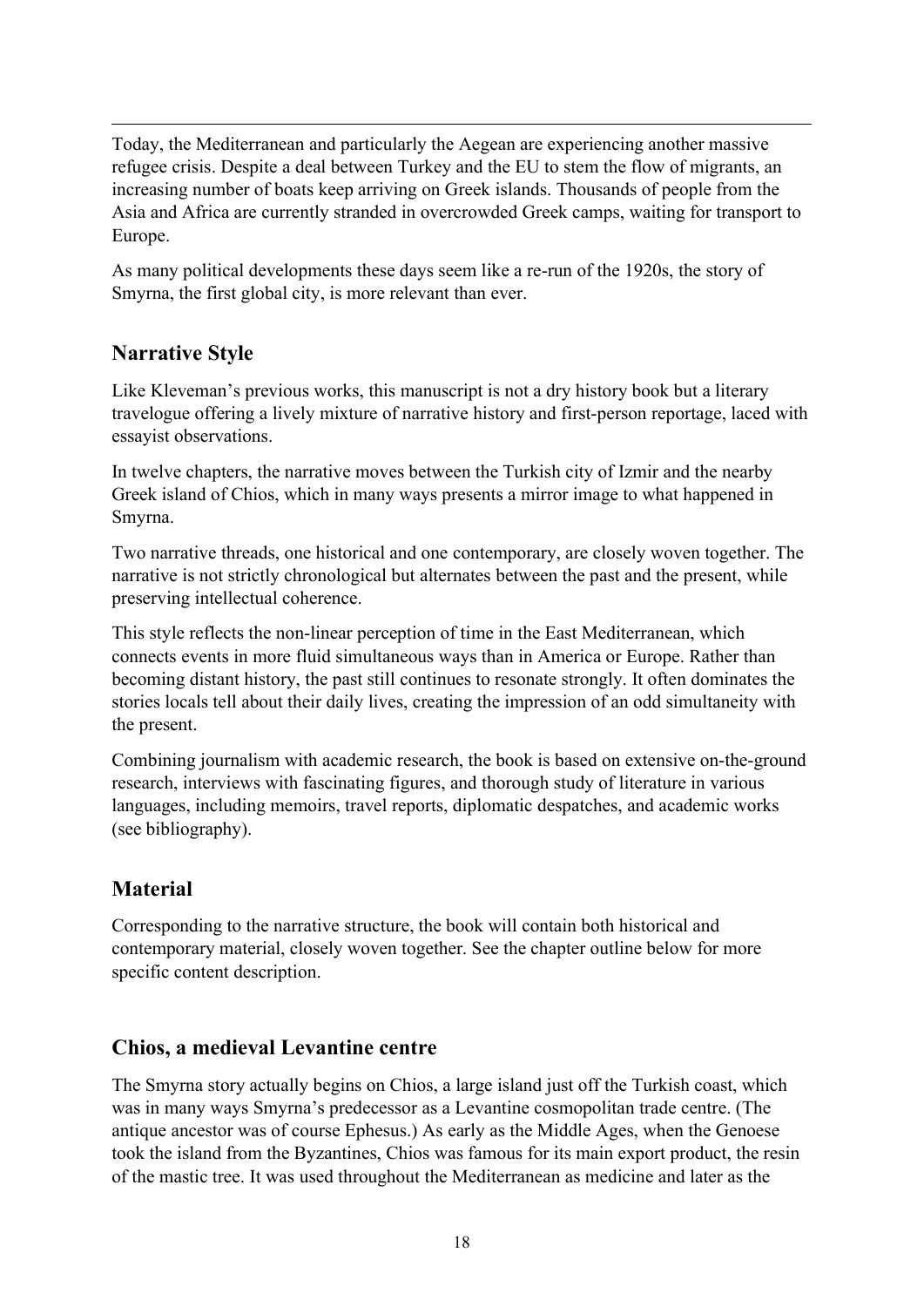world's first chewing gum, which was very popular among the Ottoman high society, especially in the sultan's harem where mastic was reputed to be a potent aphrodisiac.

Strategically located on the sea route between the Black Sea, Constantinople and the Levant, Chios town soon became the East Mediterranean's most important port and trade hub, long before Smyrna took over that position.

From the 16<sup>th</sup> century onwards, now under Ottoman rule, Chiots enjoyed great wealth and tax exemptions, and more civic liberties than any other Greeks in the Ottoman Empire. Traders and travellers, whose reports Kleveman discovered at Chios library, described the island as a cosmopolitan Garden Eden where the local women flaunted their beauty and freely conversed with foreigners.

It all came to a terrible end in 1822 – exactly one hundred years before the Smyrna fire – when Greek independence fighters conquered the island and the Ottoman military retaliated by massacring or enslaving most of its 100.000 inhabitants. The Chios massacre, denounced by foreign consuls and merchants, shocked Europe and inspired Eugène Delacroix's famous painting as well as poems by Lord Byron and Victor Hugo.

The wealthy Chiot merchant families – such as the Benakis and the Choremis – managed to escape abroad and founded the first Greek diaspora communities in London, Marseille, and other European port cities.

One family that returned to Chios were the Argentis, a wealthy Genoese clan that ruled the island before and after the Ottoman takeover in the  $16<sup>th</sup>$  century. One contemporary character in the book is Signor Lorenzo Argenti, the clan's 76-year-old last heir, who opened his family archives for research and provided many valuable contacts in Chios and Izmir.

While their native island never really recovered from the 1822 catastrophe, many Chiots also settled in Smyrna whose ascent as a cosmopolitan metropolis now began in earnest.

#### Smyrna, a cosmopolitan metropolis

Myrovolos Smyrni, the sweet-smelling Smyrna, is what Greek Smyrniots lovingly called their city.

Praised as the Pearl of the Orient, the city was where Asia and Europe met. Founded by Alexander the Great, as legend has it, Smyrna rose to prominence in the Roman Empire. According to the New Testament's Book of Revelation, Saint Paul established one of the seven original Christian churches here. In the Byzantine Empire, the city declined in importance, only to flourish again in the Ottoman Empire. On a trip in 1806, Chateaubriand praised Smyrna as a "second Paris" and an "oasis of civilisation".

In the belle époque of European culture, Smyrna was a wealthy, modern, enlightened, and free-wheeling metropolis. Under the rule of the far-away sultans, it acted as a quasiautonomous city-state that generated a major share of the Empire's gross domestic product. At the outbreak of the First World War, Smyrna had 250.000 inhabitants, including more Greeks than in Athens.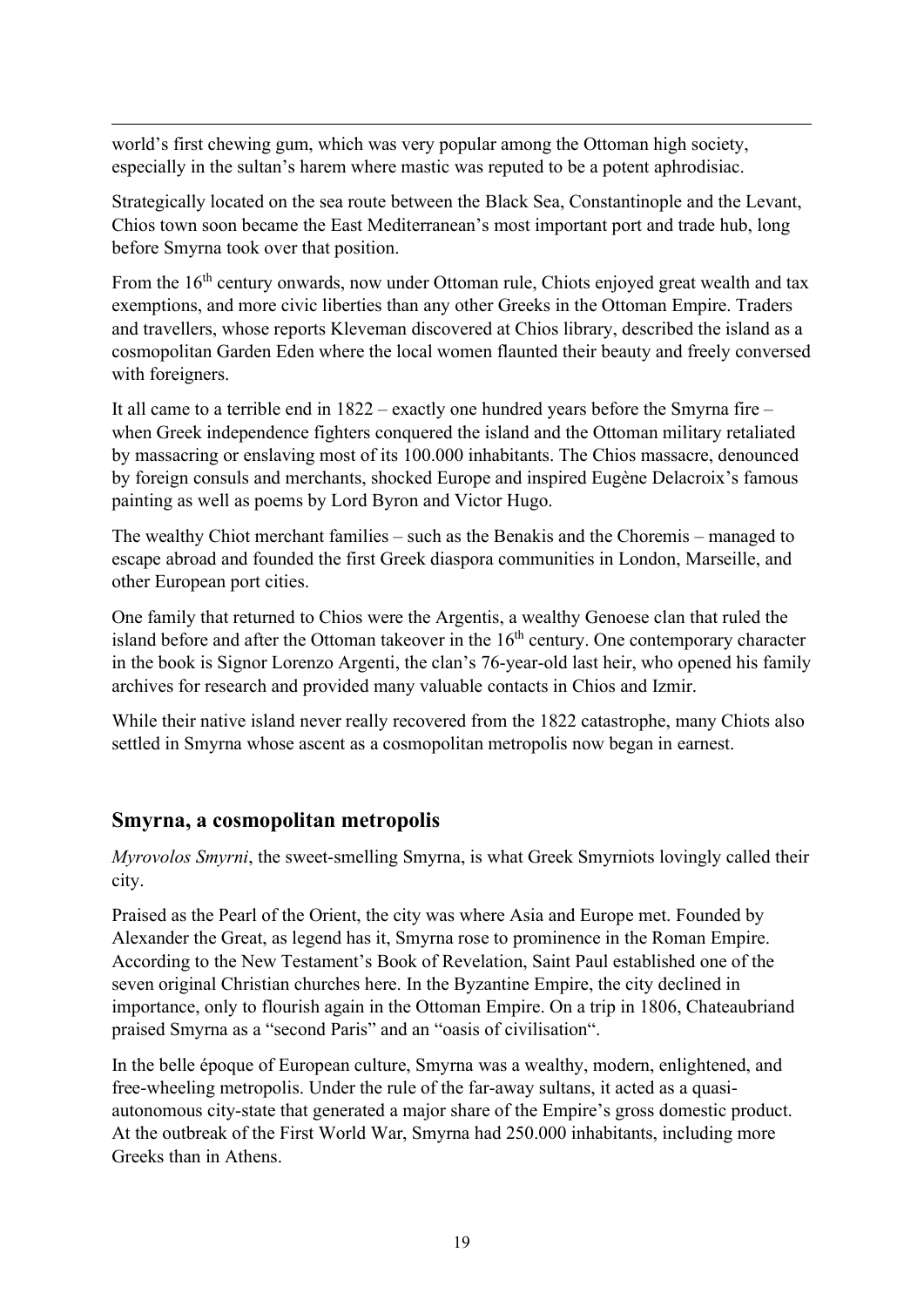Attracted by good business opportunities and a tolerant cosmopolitan culture, countless Europeans and Americans settled in the city. Some stayed and assimilated into the local culture, becoming Levantines. Many different languages were spoken in its streets: Greek, Turkish, Judeo-Spanish (Ladino), Armenian, English, French, Dutch and Italian. Its inhabitants turned Smyrna into a free and at times frivolous city, where deals were put before ideals.

Along the famous Corniche stood splendid buildings of white marble: trade houses, shipping companies, international banks, hotels, theatres as well as grand cafés like the Café de Paris and the Sporting Club. The port was serviced by passenger ships from London, Marseille, Genoa, and Trieste.

It was not all glamour of course. Smyrna was a workhorse city with hard-and-fast mercantile rules and great social inequality. Thanks to the so-called Capitulations, wide-ranging concessions the Ottoman Empire had granted to Christian countries, Europeans in Smyrna enjoyed exceptional rights and privileges. Protected by their powerful consulates, they were exempted from prosecution and local taxation.

The city had good schools, publishing houses, and hospitals. At the Grand Hotel Kraemer Palace, according to the Baedeker travel guide, they served sauerbraten with cold Paulaner beer from Munich. As the first city in the Ottoman Empire, the dynamic Smyrna had a newspaper (1828), electricity (1888), a car (1905), a cinema (1909), and the first golf club in the Middle East opened here in 1914. That same year, there were 17 cinemas and 465 coffeehouses, in which one could read newspapers imported from all over Europe. Various local papers were also on offer, eleven in Greek language, seven in Turkish, five in Armenian, four in French and five in Hebrew. Shop signs were written in French, Greek, and Turkish, to attract as many different customers as possible.

In Smyrna reigned a hybrid spirit, a Levantine synthesis, born of the co-existence of different religions and cultures. At the same time, trade and wine – as well as a certain sexual liberty – were more important to most Smyrniots than religion. This was even true for some Turkish men and women, who could afford to ignore the Islamic dress code. At the Corniche promenade, female Turks strolled along in tight-fitting coats and with uncovered hair. Unlike in Constantinople, men and women were not seated separately on trams. This liberal spirit and a taste for loose morals has been preserved by Izmir's inhabitants till today, which has earned the city – then as now – the reputation of *gavur*, the city of infidels.

#### The Ottoman Empire in the early  $20<sup>th</sup>$  century

At the beginning of the  $20<sup>th</sup>$  century, the Ottoman Empire already existed for more than 700 years but had been in decline for a long time. It reached its climax after the takeover of the Byzantine Empire and the conquest of Constantinople in 1453. Since their defeat near Vienna in 1683, the Ottomans were on a constant military-political withdrawal. By the  $19<sup>th</sup>$  century, the sultan was seen as the "sick man of the Bosporus". Stubbornly medieval and incapable of domestic reform, his empire increasingly came under the influence of the European Great Powers.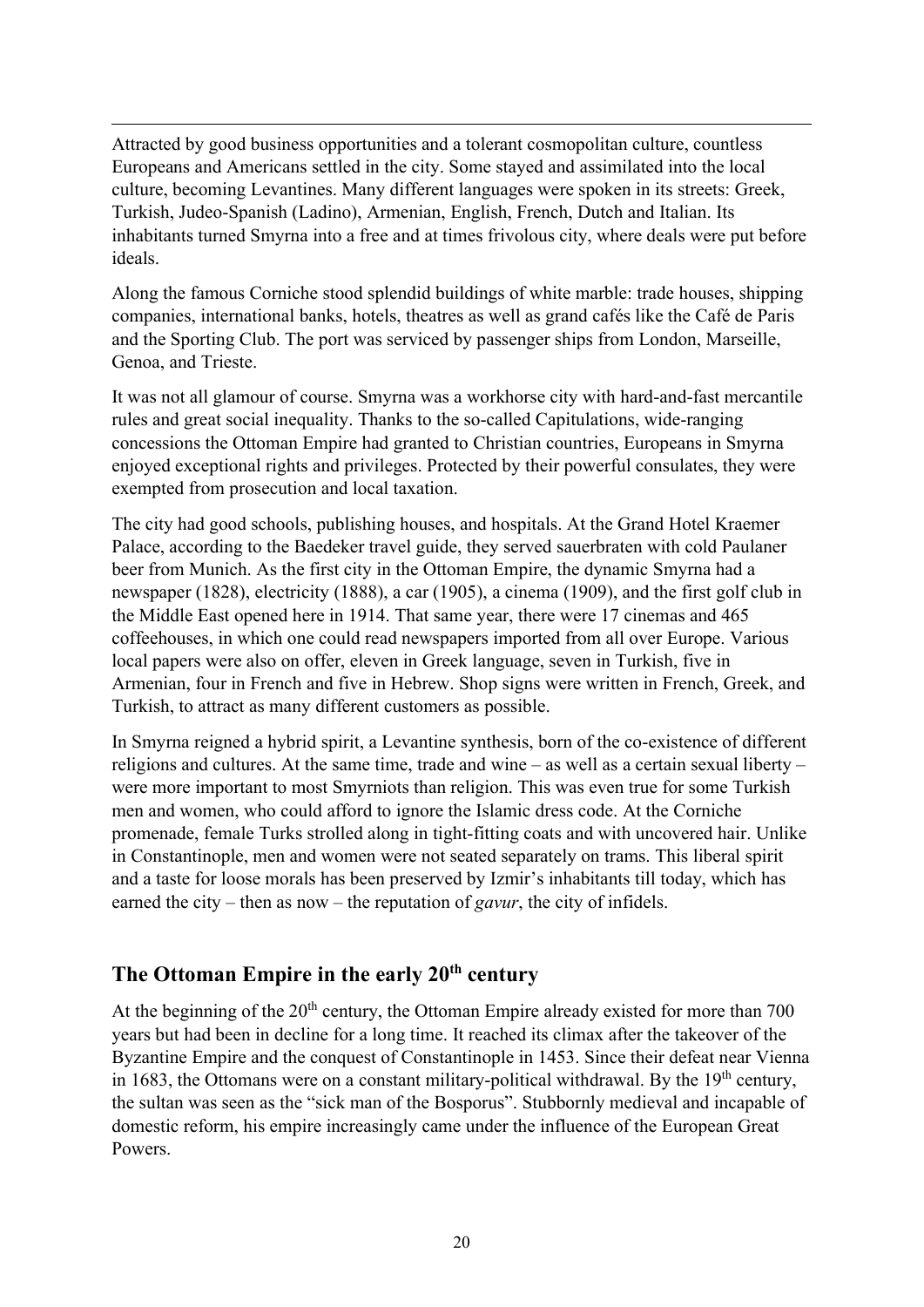The ideological base for the sultans' rule was still the Muslim religion but the Ottomans followed the Sunnis' Hanafi school, a moderate Central Asian form of Islam. Though Christians and Jews were treated as second-class citizens, they were tolerated and protected. Many sultans even had Christian wives and mothers from Serbia and Greece. Unlike in Europe of Inquisition-style Christianity, the Ottoman state remained tolerant and even indifferent vis-à-vis personal faith and public worship in churches and synagogues.

In the so-called millet system, the non-Muslim communities were considered as dhimmis (people to be protected). They administered themselves, with their community leaders being in charge of collecting taxes for the state. This system favoured wealthy Greeks and the Orthodox Church whose patriarch continued to reside in Constantinople, cooperating closely with the Ottoman rulers.

In the late  $19<sup>th</sup>$  century, Enlightenment ideas began to enter the Ottoman Empire. They led to religions becoming gradually less important, and to societal groups being distinguished along class lines instead. In 1908, the Young Turk revolution broke out whose leaders demanded an Ottoman constitution to curtail the sultan's powers and to make all citizens equal, irrespective of their religion and ethnic origin. The revolution was enthusiastically supported by the Christian communities, but it also awakened their nationalist aspirations. As a reaction, Turkish nationalists soon came to dominate the Young Turk movement, too.

When the First World War broke out, the Ottoman society was still stratified along faiths and classes, but mainly along ethnic groups. (However, the Western concept of separating religion and nationality, i.e. the idea of one national group having more than one faith, did not exist in the Ottoman Empire. National and religious affiliation were seen as identical.)

#### Ethnic communities in Smyrna

The exact size of the various communities in Smyrna is still being disputed, because the Ottoman authorities never collected reliable and ethnically differentiated census data. Of roughly 250.000 inhabitants in 1914, the majority were Greeks, followed by Turks, Armenians, Jews, Levantines, Europeans, and Americans. Each large group had its own quarter, the Turks on the slopes of Mount Pagos, the Greeks in the centre, and the Levantines near the port, with the Armenians and Jews living between those groups.

As in most Ottoman cities, the Turks controlled the military and administration, while the Greeks (such as the Onassis family) dominated trade and banking. Some Greeks were descendants of ancient Greek communities in Minor Asia, which dated back nearly 3.000 years, much longer than any Turkish settlements. However, most Greeks had come more recently from the impoverished Kingdom of Greece. The Armenians were Eastern migrants who often worked as artisans and small traders.

A small but powerful community were the Levantines, who were Europeans living permanently in the Orient – not as colonialists or expats but as polyglot cosmopolitans who fused European and Eastern cultures. In so doing, they were the predecessors of today's mixed-identity digital nomads, making Smyrna the first truly global city.

Many Levantines were entrepreneurs who conducted most of Smyrna's international business. The oldest families had arrived from Venice and Genoa in the 16-17<sup>th</sup> century, later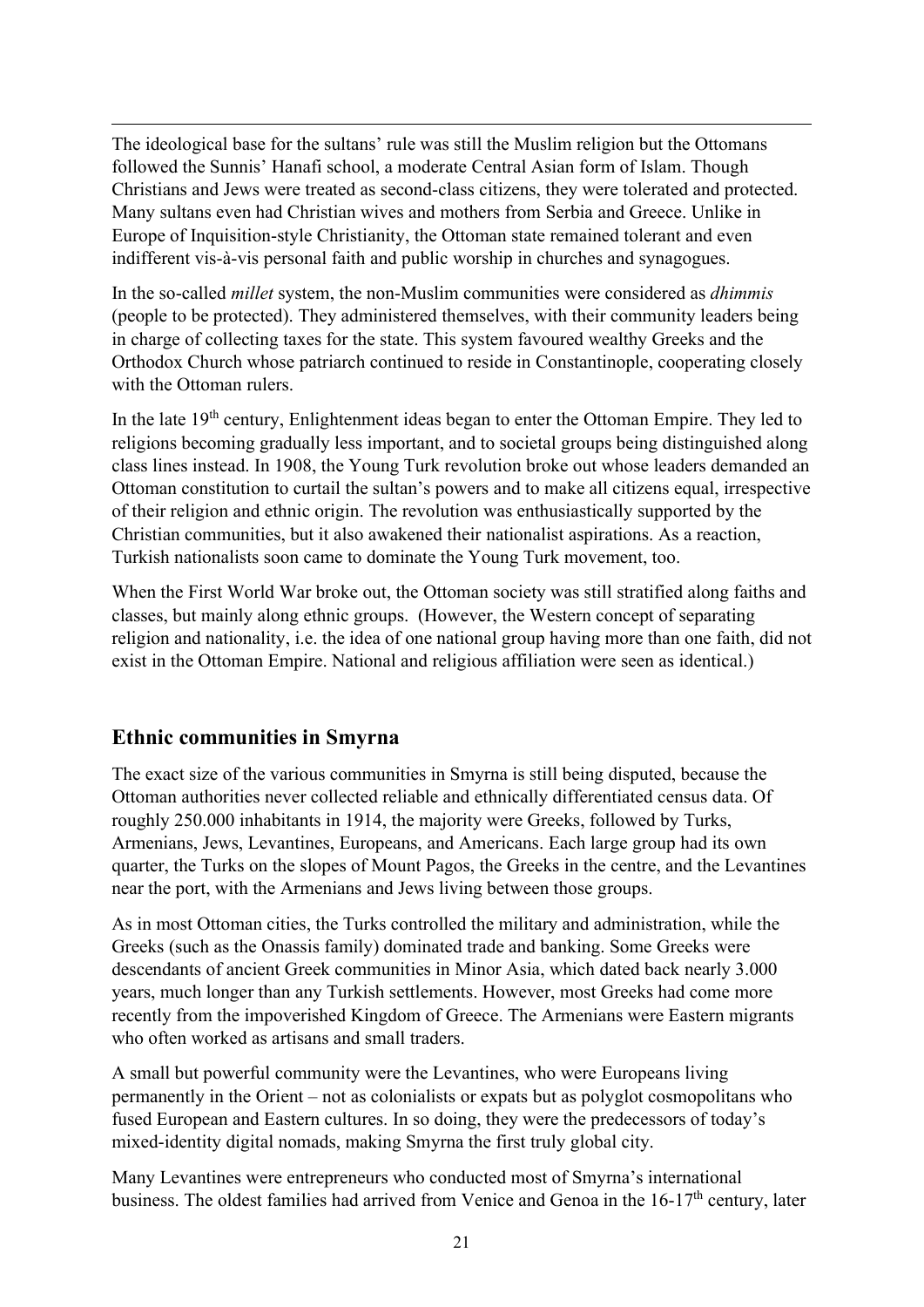to be followed by the French, Dutch, and English. They bore illustrious names such as Aliotti, d'Andria, Baltazzi, Marcopoli, Giraud, Guys, Pagy, Keun, Wood, Paterson, Forbes and Whittal. Benefiting from special trade privileges, they exported figs, olives, cotton, tobacco, wine, opium, and apricots. Today, some Levantines still live in their old villas in Bornova, a leafy suburb of Izmir.

An equally polyglot Smyrniot community were the Sephardic Jews whose Iberian ancestors had fled to the tolerant Ottoman Empire in the early 16<sup>th</sup> century. The sultans appreciated their business acumen, which led them to found many prosperous communities in the Balkans and in Minor Asia. Most Jewish families reached Smyrna via Constantinople and Salonica. Four centuries later, some modern Jews sent their children to French schools but most Sephardim in the city were still deeply rooted in Spanish culture, speaking the old Ladino dialect among themselves, as well as various local idioms with other Smyrniots. They had a wide range of professions, from being port hands to big traders.

Traditionally, the Jews remained aloof from the competing nationalisms in the city, although they tended to favour the Turks over the Greeks who had numerous anti-Semites in their ranks. While many Jews emigrated after the Fall of Smyrna, there still exists a small Sephardic community of about 1.000 members who look after the city's old synagogues.

#### The First World War and Greek invasion of 1919

In the First World War, the Ottoman Empire sided with the Central Powers. The Young Turk leader Enver Pasha strengthened the alliance with Germany, which provided military training and material. The Prussian general Liman von Sanders was dispatched to the Ottoman armed forces to act as their inspector general. For Smyrna this meant that the powerful French and British consuls were expelled, while the Levantines in general were henceforth considered as potential enemies of the state.

Apart from the Turks and the Jews who tended to support the Central Powers, the majority of the city's inhabitants sympathised with the western Allies. Faced with an internal Greek dispute between the pro-German King Constantine and the pro-English Prime Minister Venizelos over entering the war, which Greece finally did in July 1917, most Greek Smyrniots were on Venizelos' side.

Unlike the Dardanelles, Smyrna did not experience any fighting, apart from a limited bombing of the city by the British Royal Air Force in 1916. The city also provided sanctuary for Armenian refugees from East Anatolia who escaped the 1915 genocide, and for Greek refugees who fled their towns in Minor Asia after being attacked by Turks.

In the midst of war, cultural life in Smyrna continued unabated. At the opera house, Verdi's Rigoletto premiered in 1917, with the audience attending in tuxedos and fancy dresses. However, it was one of the last glamorous social events of old Smyrna. When the Western Powers won the war and occupied Constantinople, Greek forces landed in Smyrna in May 1919 and invaded deep into Anatolia.

With this military campaign, Venizelos was trying to turn the so-called *megali idea* (engl. great idea) into reality, an ideological project to annex the Greek-populated parts of Minor Asia. It was an attempt to reclaim Byzantium's historical expanse for Greece. Since the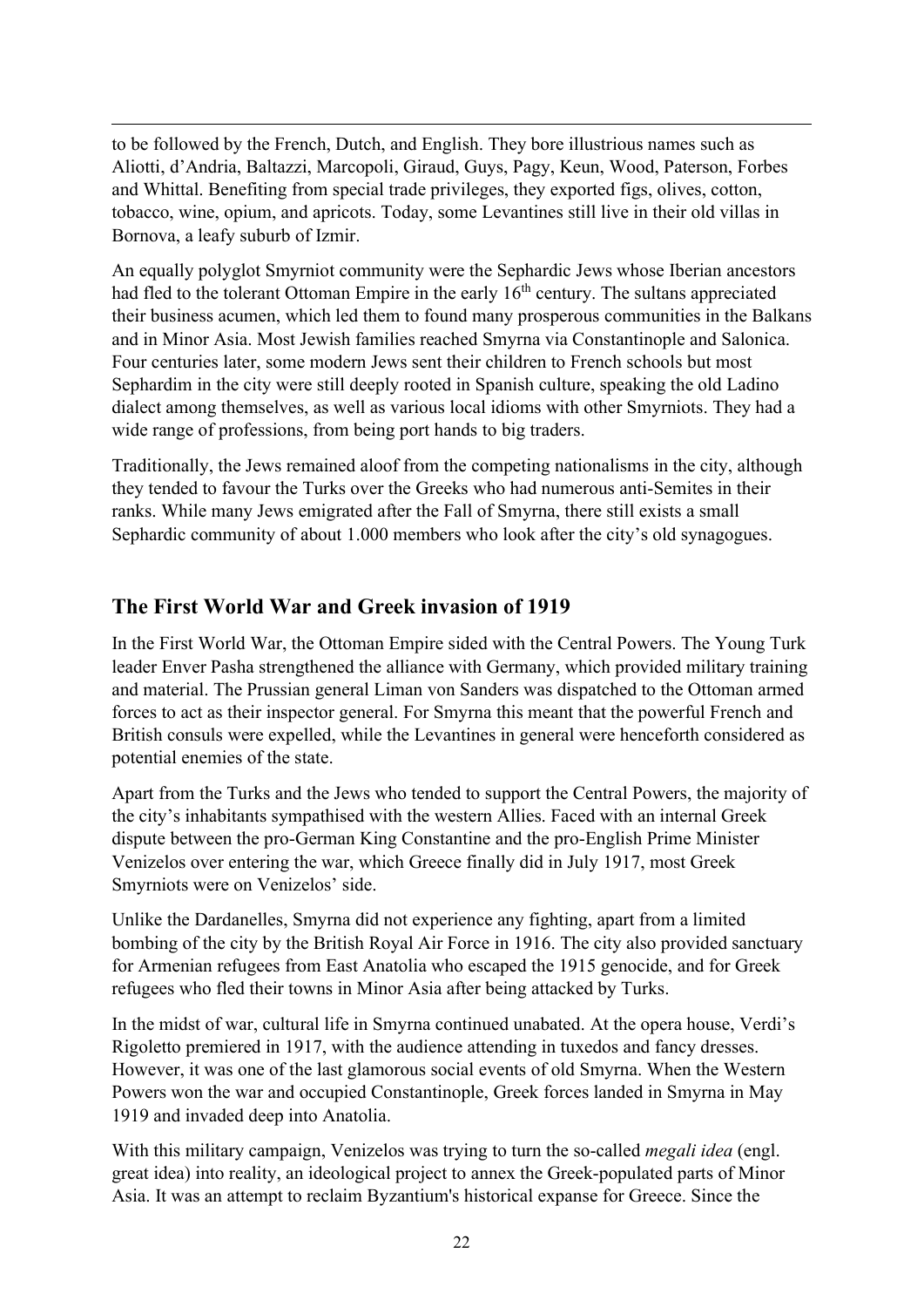Balkan Wars, which led to Salonica and major Aegean islands becoming Greek, the megali idea was very popular in Greece. The American President Wilson and the British Prime Minister Lloyd George also supported Venizelos' irredentist campaign, for the sake of Christian solidarity and national self-determination. The invasion was even justified as being a civilising mission vis-à-vis so-called Turkish barbarians. In so doing, Wilson and Lloyd George blithely ignored that it was the imperial Ottoman system that made Smyrna's civilizational blossoming possible in the first place.

Upon their arrival in Smyrna, Greek troops perpetrated several massacres against Turks. In the city's hinterland, Turkish villages were burned down and hundreds of civilians killed. The atrocities provoked a nationalist outcry across Turkey, and Mustafa Kemal began to re-group Turkish forces to resist the invaders. In the summer of 1921, Smyrna was visited by King Constantine, the first Christian king to set foot in Anatolia since the Crusades.

Most Smyrniots were sceptical about the Greek administration but many also participated in suppressing the city's Turks. This poisoned the existing multi-cultural harmony and made it impossible for the future.

#### The Greek war of independence 1821-32 and the Chios massacre 1822

As with many catastrophes, the Fire of Smyrna was the ultimate result of a longer historical process. It began exactly a hundred years earlier, with the outbreak of the Greek liberation struggle in 1821. Enjoying the support of the European Great Powers, who sought to weaken the Ottoman Empire, some parts of the Greek population rose up against the sultan's rule.

In the Peloponnese and other regions, the insurgents were successful in expelling the Ottoman administrators and, using much violence, the Muslim population. In the city of Tripoli, the rebels in September 1821 perpetrated a massacre of Muslims (and Jews) which cost nearly 10.000 lives. Behind the Ottoman society's multicultural façade, there had always been some tensions and violence, but for the first time the victims were Muslim civilians en masse.

In retaliation, the sultan ordered his troops to commit massacres against Greeks, most infamously on Chios. In two waves of widespread atrocities over several months of 1822, some 20.000-50.000 civilians were murdered and another 50.000 deported into slavery. Only about 2.000 survivors remained on the island, while others managed to escape across the Aegean Sea. The Chios massacre was the first destruction of a Levantine centre. Thus the unmixing of peoples in the region began, which reached its final act in the Smyrna burning.

After the decisive naval battle of Navarino in 1827 and the founding of the Christian Kingdom of Greece, the Muslims on its territory were either killed, deported, or forcibly converted. While remaining a poor and small country, Greece was nonetheless a spike in the Ottoman Empire whose Greek subjects were henceforth torn in their loyalty. Especially the Greek consulates in Smyrna and Salonica, and the hellenisation projects they organised at Ottoman schools, were a constant irritant for the High Porte.

During the Greek independence war, the European philhellenes planted the seeds of nationalism in the Ottoman Empire. As in the Habsburg realms, this new ideology would in the following decades corrode the Empire from inside. The Anatolian campaign showed how,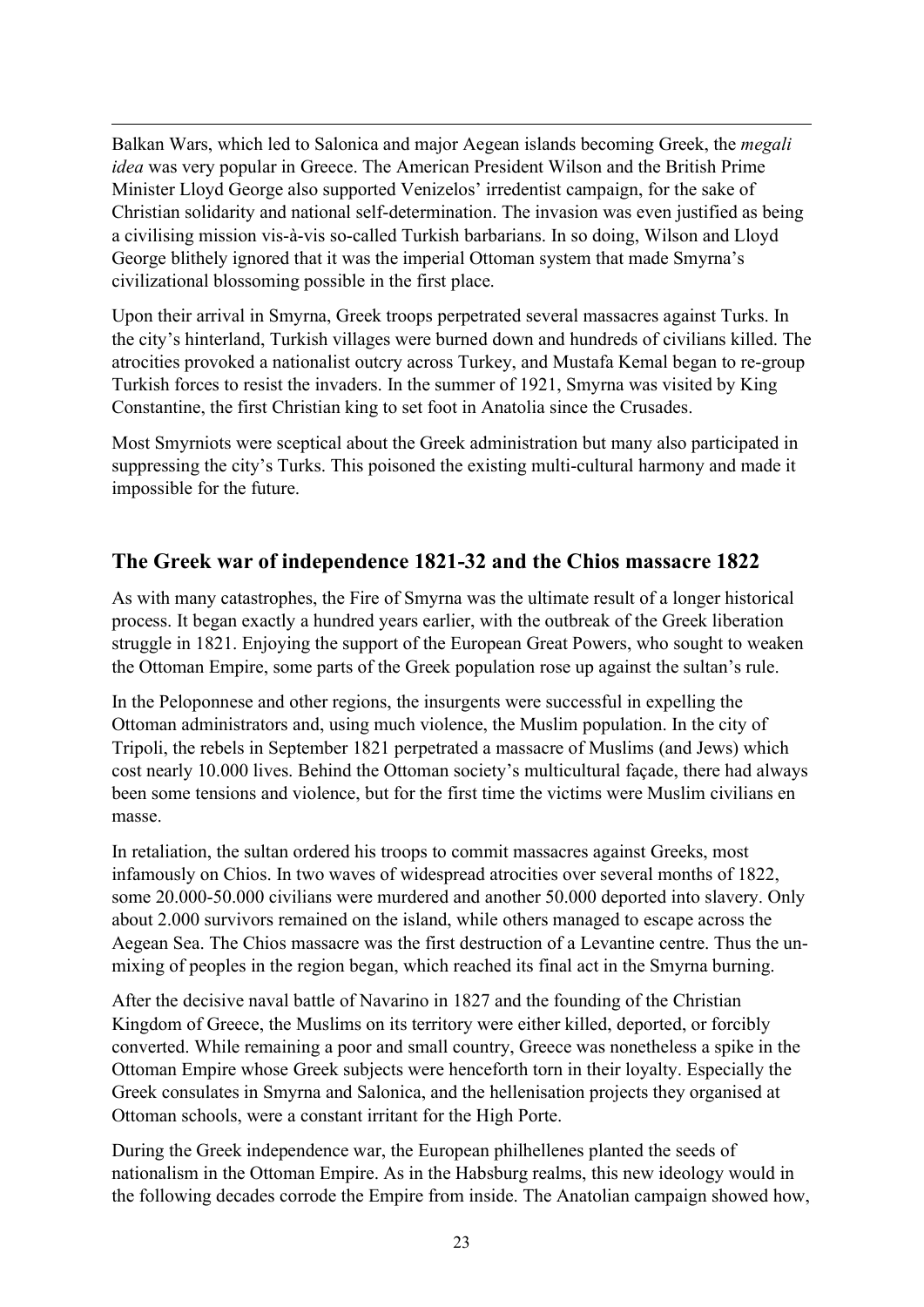in less than a century, the Greek nationalism had developed from a liberation movement into an aggressively expansionist project.

#### The Turkish liberation war and the burning of Smyrna 1922

Following initial successes, the Greek military advance into the Anatolian hinterland came to a halt, without a decisive victory being won. In August 1922, the Turkish forces launched a counter-attack, driving their enemies back to the Aegean coast within a few days. On September 9<sup>th</sup>, they took Smyrna without a fight. At that point, some 500.000 people were crowding the city, including many refugees from the interior. Although the Greek army had committed many atrocities during their retreat, the situation in Smyrna at first remained calm. But after a few days violence broke out: Turkish soldiers and civilians lynched the Greek Orthodox metropolitan Chrysostomos and started looting shops, raping and killing civilians.

On September  $12<sup>th</sup>$ , Turkish troops carried petrol drums into the Armenian quarter and set houses on fire. Fanned by the wind, the flames soon spread across a large part of the city and reached the port. Most of the Christian and Levantine quarters burned down, only the Turkish and Jewish homes were spared. Fleeing the flames and marauding troops, who were now randomly massacring civilians in a blood frenzy, tens of thousands of people rushed down to the Corniche waterfront. Here they were stuck between the sea and a two-kilometre long wall of fire of 30-metre high flames. From the sides, troops were firing their guns into the crowd. In fear of the bullets and the unbearable heat, many people jumped or were pushed into the water and drowned.

The Smyrna apocalypse lasted several days and nights. It was allowed to happen although some twenty Allied warships were anchoring in the Bay of Smyrna. Their English, French, Italian, and American commanders undertook almost nothing to rescue the civilians, but instead pulled their ships further out into the sea, only taking victims of their own nationality on board. On some ships, the naval bands were ordered to play loud music to drown out the anguished cries from the shore. Seamen took photos of the skyline in the fiery glow, which gave Smyrna University's motto, ex Oriente Lux, a terrible new meaning. Some officers protested against the inaction but the orders remained unchanged. The Great Powers were more interested in good relations (and oil deals) with the new Turkish government than in saving lives.

"Let it burn, let it crash down – we can replace everything", therefore commented a relaxed Kemal while observing the tragedy from his safe quarter on the hills. When after ten days the fire finally died down, an estimated 50.000 - 100.000 people had been killed.

In a heroic private rescue mission, an American YMCA employee named Asa Jennings single-handedly managed to charter several Greek ships and evacuate tens of thousands of refugees to safety. Contrasted with the inaction of the Western navy commanders, Jennings' personal humanitarian initiative was all the more astonishing. Its story deserves to be re-told, as it is an inspiration for the many non-governmental organisations active in the Mediterranean today, organising private rescue missions of boat refugees.

The Smyrna refugees were mainly women and children, because most male survivors, up to 100.000 Greeks and Armenians, were deported by the Turkish army into the country's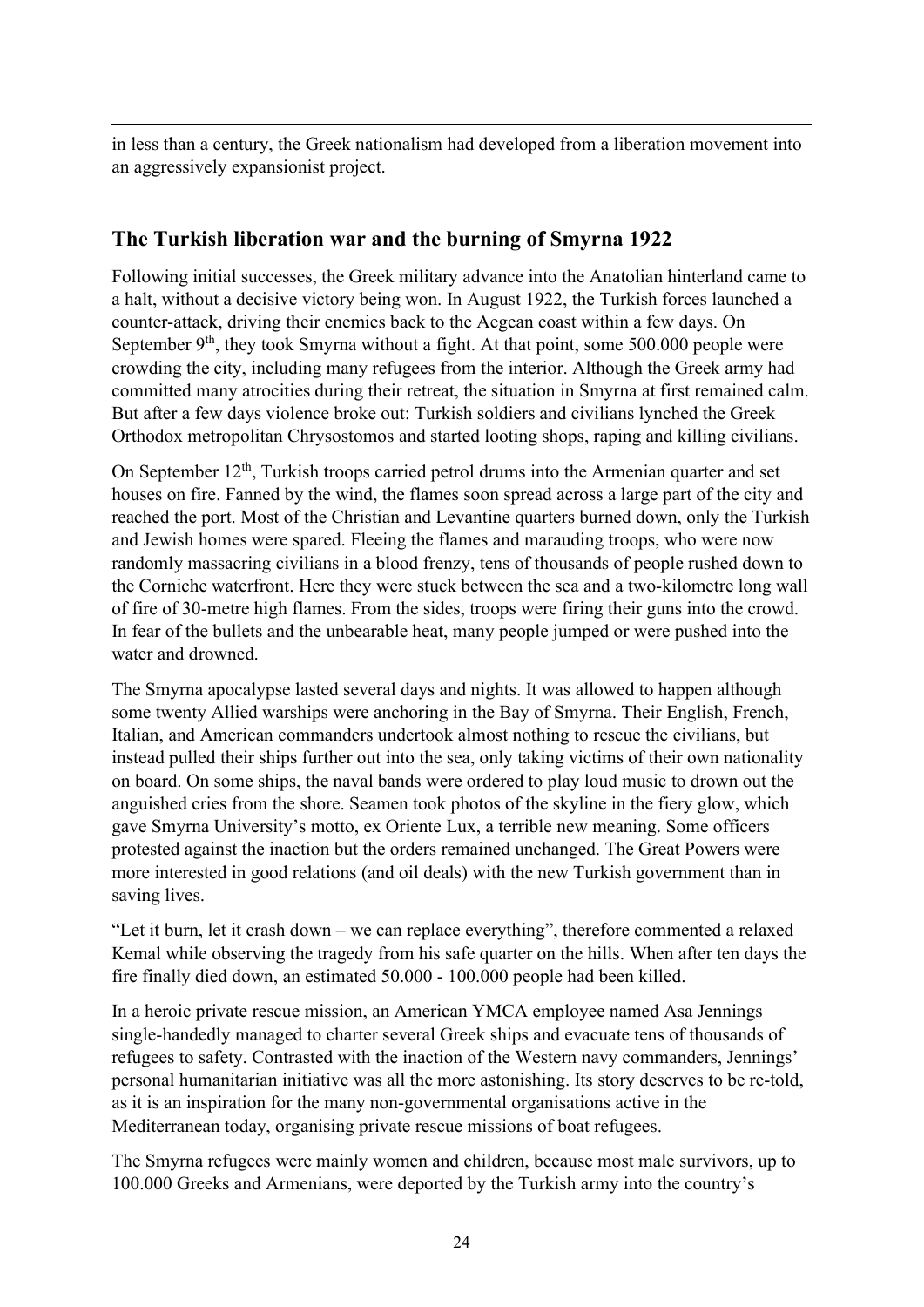interior, where the majority would starve or die of disease. When the news of the catastrophe reached Western capitals, the New York Times front page reported: "Smyrna Wiped Out".

#### The population exchange of 1923/24

The destruction of Smyrna and other multi-ethnic towns in Minor Asia resulted in a massive wave of refugees. Hundreds of thousands of Greeks as well as the Smyrniot Armenians, Levantines, Europeans and Americans attempted to get across the Aegean Sea to Greece. In turn, Muslim inhabitants moved in the opposite direction towards Anatolia, fleeing revenge violence. In this chaotic humanitarian crisis, the political leaders in Athens and Ankara, Eleftherios Venizelos und Mustafa Kemal, only saw one practicable solution: an exchange of the Christian and Muslim populations of both countries.

The Great Powers shared this assessment and commissioned the League of Nations to lead negotiations between the two countries in Switzerland. On 30 January 1923, the delegations signed the Treaty of Lausanne which stipulated the exact borders between Greek and Turkish territories as well as a nearly complete population exchange. Instead of a continued coexistence, Athens and Ankara favoured a geographical and cultural separation. Only the Greeks of Istanbul and the Muslims of western Thrace were exempted. After nearly 500 years of co-existence, the signatories agreed on a radical divorce settlement.

Its consequence was a gigantic ethnic cleansing, organized by two national governments, not on a voluntary basis but through state coercion. Nearly two million people, over a million Christians and 500.000 Muslims, had to abandon their homes. The entire Aegean region was experiencing a migration on a biblical scale, hitherto unheard of in human history. "Exhausted, staggering men, women and children, blankets over their heads, walking blindingly along in the rain", eye-witness Ernest Hemingway described the refugee treks through Thrace.

The Lausanne Treaty constituted a novelty in international law and world history: for the first time people were turned into "exchangeables". The criterion was not their ethnic belonging or their language, but solely their religion. Therefore, even Muslims from Crete had to move, although they only spoke Greek and felt close to Greek culture. In turn, Christians from Cappadocia, who had long assimilated into Turkish culture and forgotten the Greek language, suddenly found themselves in Greece, an alien country.

The exchange was logical and deeply unnatural at the same time. Given the widespread intercommunal violence, the deportation was a life-saving emergency measure for some people. For many others, the expulsion from their ancient homes came as a terrible shock. Their individual suffering counted less than the official realpolitik of forcible nation-making. From the ruins of the diverse Ottoman Empire, homogenous nation-states were to be created in which Christians would be turned into Greeks and Muslims into Turks. The multicultural cities of Smyrna and Salonica became the Turkish Izmir and the Greek Thessaloniki.

The ideal of national self-determination prevailed over a heterogeneous societal structure. Western politicians equally believed that good fences would make good neighbours. "Unmixing the populations of the Near East… secures the pacification of the Near East", wrote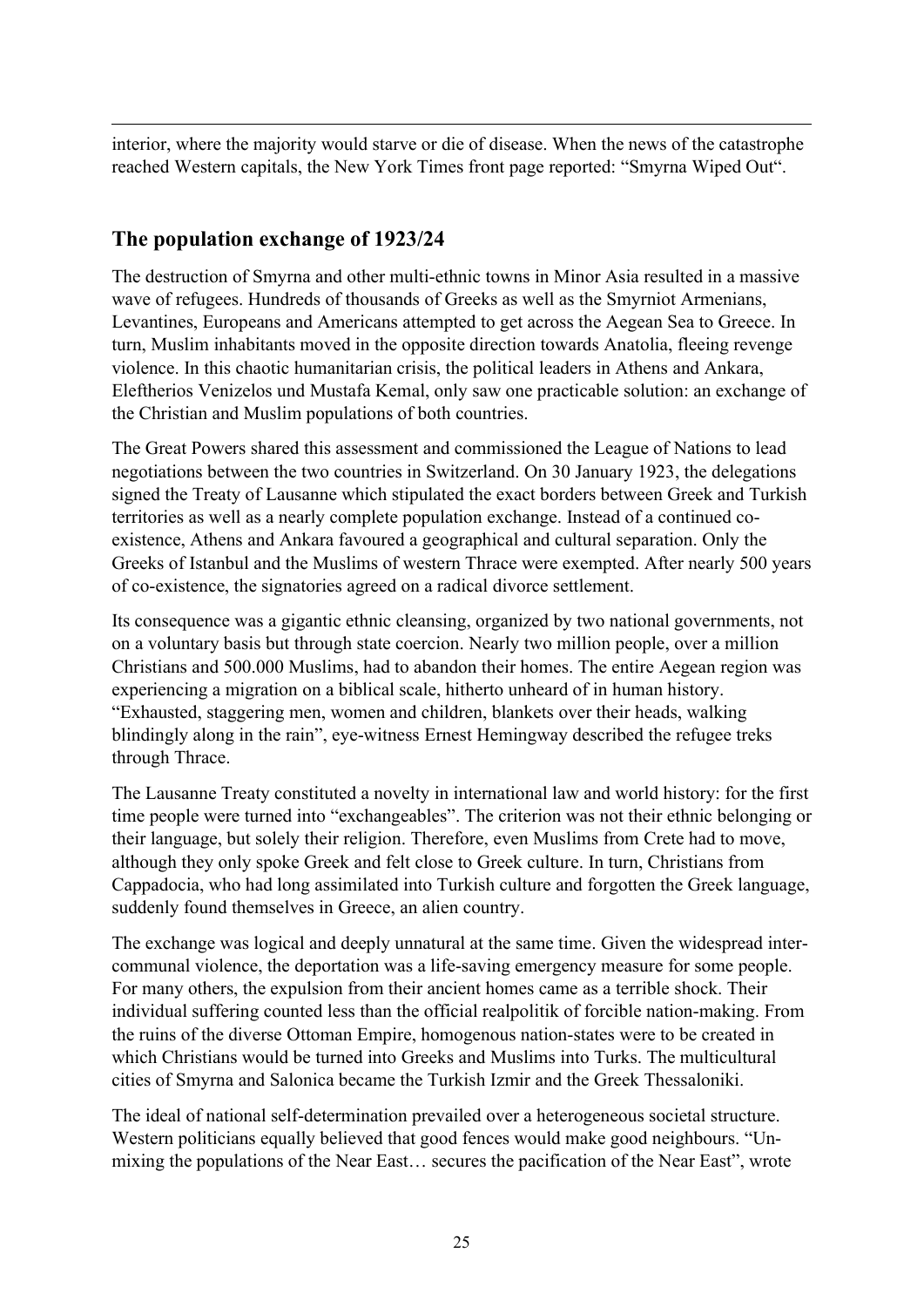Fridtjof Nansen, who led the Lausanne negotiations and received the Nobel Peace for his role.

#### The consequences for Turkey, Greece, and Europe

From the ashes of Smyrna rose the modern Turkish republic, whose founder Kemal Atatürk drove the Allied occupiers and the last sultan out of Istanbul. Unlike the Ottoman Empire, the new state focussed not on religion but on nationality as a source of identity and loyalty. In radical Turkification policies, which sought to assimilate all ethnic minorities, the Kemalist regime turned monarchist Muslims, as the sultan's subjects had defined themselves, into republican and secular Turks.

Economically, however, the young country fared badly in the first few years because the expulsion of the Greek and Armenian populations caused great damage in their former areas of settlement. Almost overnight, Turkey had lost most of its entrepreneurs, traders, and artisans. Most of the displaced Levantines, Europeans and Americans never returned either, moving their companies and capital abroad instead.

Greece also struggled with the consequences of the "Minor Asia catastrophe", as the Greeks still call the events of 1922-24. The costs for the housing and provision of the countless refugees, who eked out an existence in the refugee camps and slums of Athens and Thessaloniki, were astronomical. The Greek state then faced the problem of how to culturally integrate the refugees into Greek society, which viewed them with great hostility.

Many refugees on both sides of the Aegean longed for their old homes and old neighbours (who in turn often missed them, too). However, with their fluid identities and cultural otherness, the refugees enriched their new home countries in terms of food, music, and vocabulary. In Thessaloniki one can sample the same delicious baklava as in Izmir where, in turn, many cafés still play Greek music today.

Thus, the un-mixing of peoples has paradoxically contributed to yet more cultural mixing, so that both countries have actually become more alike. Greeks and Turks often describe how similar people on both sides are, only divided by clerics and politicians. They often feel a deep longing for re-connection, as expressed in countless songs, novels, and films.

At the same time, the official relationship between Turkey and Greece remains largely antagonistic. The Erdogan regime demands re-negotiations over certain borders and islands, which Greece indignantly rejects. Hostile partners in NATO, both countries' military spending remains huge. Almost on a weekly basis, their navies and air forces perform threatening manoeuvres.

For Europe, too, the Lausanne Treaty has had profound consequences. It showed that it was practically and morally possible to undertake a massive ethnic engineering and call it a success. Its signatories believed to have solved the problem of minorities. Little did they know that the population exchange of 1923-24 would be turned into a blueprint for subsequent violent mass deportations in the  $20<sup>th</sup>$  century.

In 1945, the Allies led by Stalin, Roosevelt and Churchill took the re-settlement of the Turks and Greeks as a successful model for the expulsion of millions of Germans and Poles from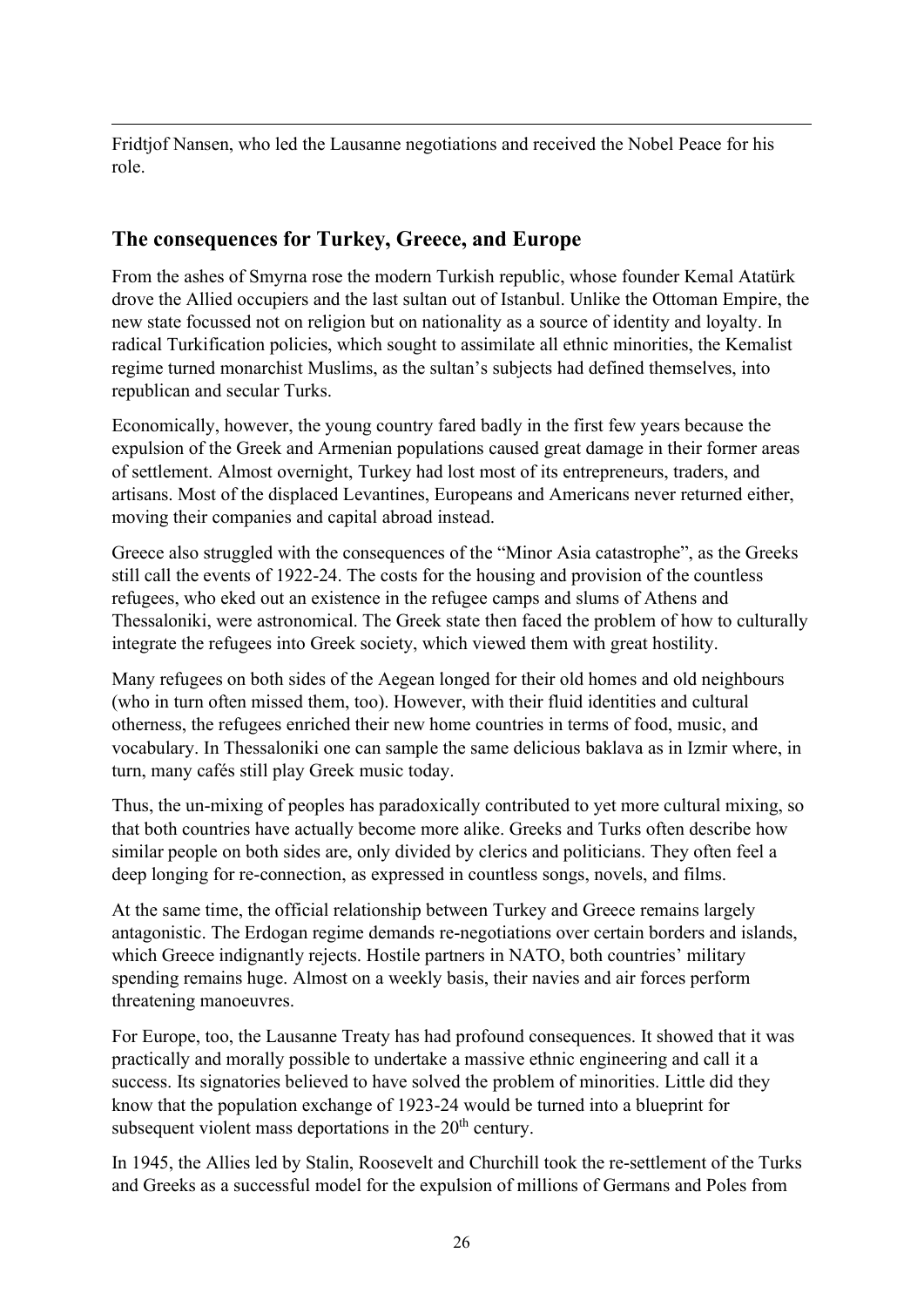their ancestral homes in Central Europe. The population exchange of Indians and Pakistanis in 1947 as well as the forced displacement of Palestinians in 1949 also followed the Greek-Turkish example.

The Lausanne Treaty continued to be felt during the Bosnian war of the 1990s, when Western politicians suggested a population exchange as a solution to the conflict. Given the ethnic inseparability of Serbs, Croats, and Bosnians, religion was to serve as the criterion for national affiliation. Most recently, Serbia and Kosovo have discussed swapping territories and people. Even today, Europeans are, as the British author Bruce Clark put it, the "children of Lausanne".

#### Izmir and Chios today

The citadel on Mount Pagos, the site of ancient Smyrna where today a giant Turkish flag flaps in the wind, offers a fine view over modern Izmir.

While its location on the glittering bay, surrounded by mountains, is as beautiful as ever, the sprawling and congested city of four million inhabitants is not exactly a holiday destination. On the way from the airport to the Aegean sea resorts or the ancient Ephesus ruins, most tourists linger only to visit Izmir's picturesque bazaar district. It is one of the few parts of the city's old centre that survived the 1922 fire intact.

Only if one explores the city street-by-street, say in the former European district near the port, one will discover 19<sup>th</sup> century houses with Ottoman-style balconies. The book will describe a quasi-archaeological search for historical sites such as the old European consulates, the Sephardic synagogues, and the Levantine villas.

If they escaped the flames, many remnants of the past were obliterated in the building boom of the 1960s and 1970s. Modern high-rise office buildings and mosques now dominate the cityscape. While on the Corniche the old houses used to have only two floors, their successors now have at least six or seven.

The Greek Nobel poet George Seferis, who was born and raised in Smyrna, once wrote in the 1960s that Smyrna "had lost its shadow" (i.e. its soul) and that it now had more in common with ancient Ephesus than with modern Izmir.

Seferis had a case. How the legacy of old Smyrna is being remembered or forgotten, is evident in the way old buildings are being treated. High walls and barbed wire surround Levantine and Armenian churches, and houses once inhabited by Greeks are often abandoned and left to decay. It seems that the city's multicultural past, the sheer fact that Turks once lived together with Greeks and Armenians, is still being ignored.

On the Greek side, too, public memory is quite patchy. In Chios, as in many Greek towns once partly inhabited by Turks, they are not being remembered as one-time neighbours but solely as occupiers and oppressors. Unlike Byzantine churches and classical ruins, which are nicely preserved for tourists, most Ottoman-era buildings and mosques are being left to rot.

Today, many such unmixed and soul-depleted places exist in the Turkish and Greek lands. The ongoing antagonism between both countries, with its concomitant foe image production,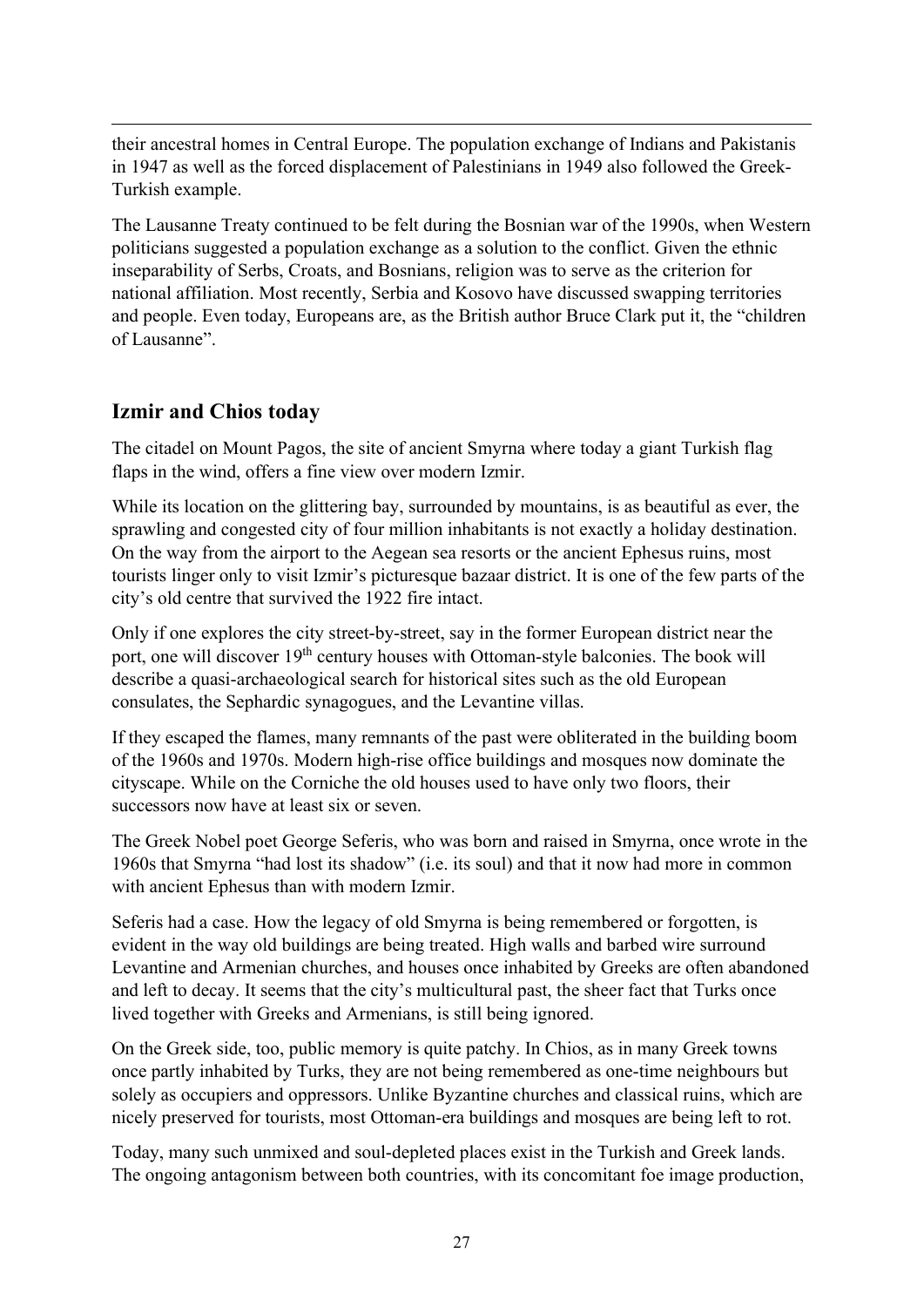still prevents an honest appraisal and remembrance of the tragic events between 1919 and 1924. Rather, they are being manipulated and misrepresented to serve political purposes.

However, personal attitudes don't always conform to official politics, and continuities do exist. In Izmir, older Turks fondly recall growing up in the city's mixed districts and sometimes recite Greeks phrases they learned from their childhood playmates. On the Corniche, some restaurants offer Greek dishes and cafés once again play Greek music. More often than not, their owners are descendants of Muslim families who lived in Thessaloniki or Crete before the population exchange.

Especially the young and educated people, who belong to the "Gezi Park generation", are aware of their city's cosmopolitan past and regard their Western liberal lifestyles as being in that tradition. In the ongoing political power struggle and kulturkampf in Turkey between Islamists and Kemalists, these young Turks focus on defending their individual liberties.

The burning of Smyrna was not only a revenge of the Turks against the Greeks but also of the poor classes against the rich, of the hinterland against the city, the religious against the secular. Before 1922, Smyrna was known as *gavur*, "the city of infidels". Today, this same sobriquet is again being used by pious Muslims to describe Izmir, partly because it is the only big Turkish city never to have been controlled by President Erdoğan's increasingly authoritarian Islamist AK Party. Instead, Izmir is still being run by the secular Kemalist CHP opposition. Many of its inhabitants perceive Izmir as the country's last free city, oriented towards Europe but besieged by conservative forces, with the Erdoğan regime controlling the local police force to crack down on political dissent.

The ongoing antagonism between liberal Izmir and conservative Anatolia, which harks back to similar conflicts in Smyrna a century ago, resembles the situation in other countries today. With the current rise in Europe of neo-nationalists and populists, who oppose the supranational European Union and who despise urban elites in general, today's cosmopolitan cities are again coming under pressure. Like Izmir, metropolises like New York and London are being besieged by rural forces, including Trump supporters and Brexiteers. Britain's exit from the EU has already changed the social fabric of London, as many Europeans are leaving. The conflict lines run between, as the English author David Goodhart put it, "people from anywhere and people from somewhere". The very term cosmopolitanism has acquired a negative association with neo-liberal globalisation, which is seen as the preserve of an educated global elite.

The Smyrna fire of 1922 caused a massive refugee crisis and, ultimately, the population exchange affecting millions of people. Today, there are striking parallels with the current refugee crisis in the Mediterranean. The causes are comparable, with people fleeing armed conflicts and political oppression. The individual refugee experiences then and now are very similar. One connection also lies in the special solidarity, which many Greek and Turkish citizens have shown towards today's refugees. It plays a role that many people's ancestors once suffered the same fate.

In a central chapter, the book provides a reportage-style description of the current refugee camps on Chios, Lesbos and Samos, based on personal visits and interviews with NGO workers, refugees, and state officials. Chios in particular offers interesting insights, as the island is one of the wealthiest parts of Greece today. The Chiot ship-owners, who control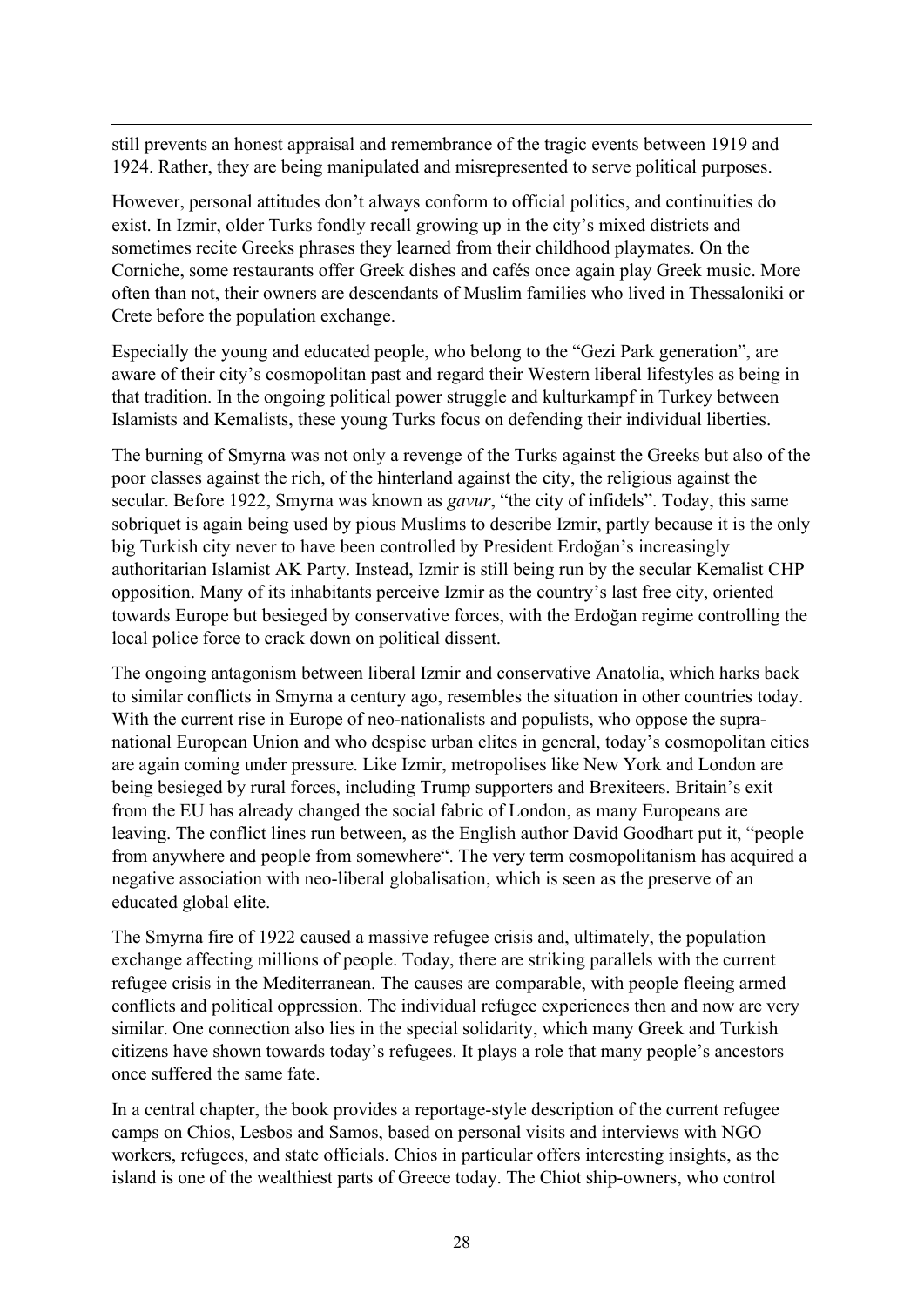most of the country's commercial shipping fleet, strongly influence local politics and the community's response to the refugee crisis.

Identity is a core issue of the book. In Smyrna's cultural diversity, people changed their identities as easily as they switched languages. Especially the Levantines, who fluctuated between worlds and sometimes had grandparents of four different countries, were the prototype for the globalised 21<sup>st</sup> century's mixed-identity generations. For many city-dwellers today, their ethnic and national origins matter less than the place which defines their present existence. The world over, they create cities and city identities as alternatives to states and national identities. More than ever, cities are laboratories for new concepts of ethno-cultural coexistence, which allow for small-group identities and individualist lifestyles. In cities, they can thrive to such a degree that national identities become existentially obsolete.

In Smyrna, people already experimented with all this a long time ago, until the forces of hatred prevailed.

## Chapter Outline

#### Prologue and Epilogue

The narrative frame is set in the Cava d'Oro hotel in Piraeus in the spring of 2020, at the outbreak of the Covid pandemic, with the narrator telling his lockdown company the Smyrna story at the hotel bar.

## Chapter I

The book starts with the author's ferry ride from Athens to Chios island, en route to Izmir. Scenic Aegean seascape texture and a personal narrative tone lead to an introduction into the main story, the burning of Smyrna and the author's ambition to rediscover the legendary city. Before heading there, however, he decides to linger on Chios to explore the island for a few days.

- Arrival at Chios port, description of the town

- History of Chios as Smyrna's medieval predecessor, with enormous wealth through trade and mastic gum

- Visit to Chios library, discovery of reports by 16-18<sup>th</sup> century travellers who described the island as the Mediterranean's Garden Eden

- Exploration of the island, visit to Homer's Stone

- Character Theodore Spordilis, the owner of the town's oldest hotel, who complains about how the refugee crisis keeps tourists away

- Character Lorenzo Argenti, the last heir of a Genoese clan that once ruled over Chios, who talks about his family history

## Chapter II

- Onward ferry journey via Çeşme to Izmir, first impressions of the city and street encounters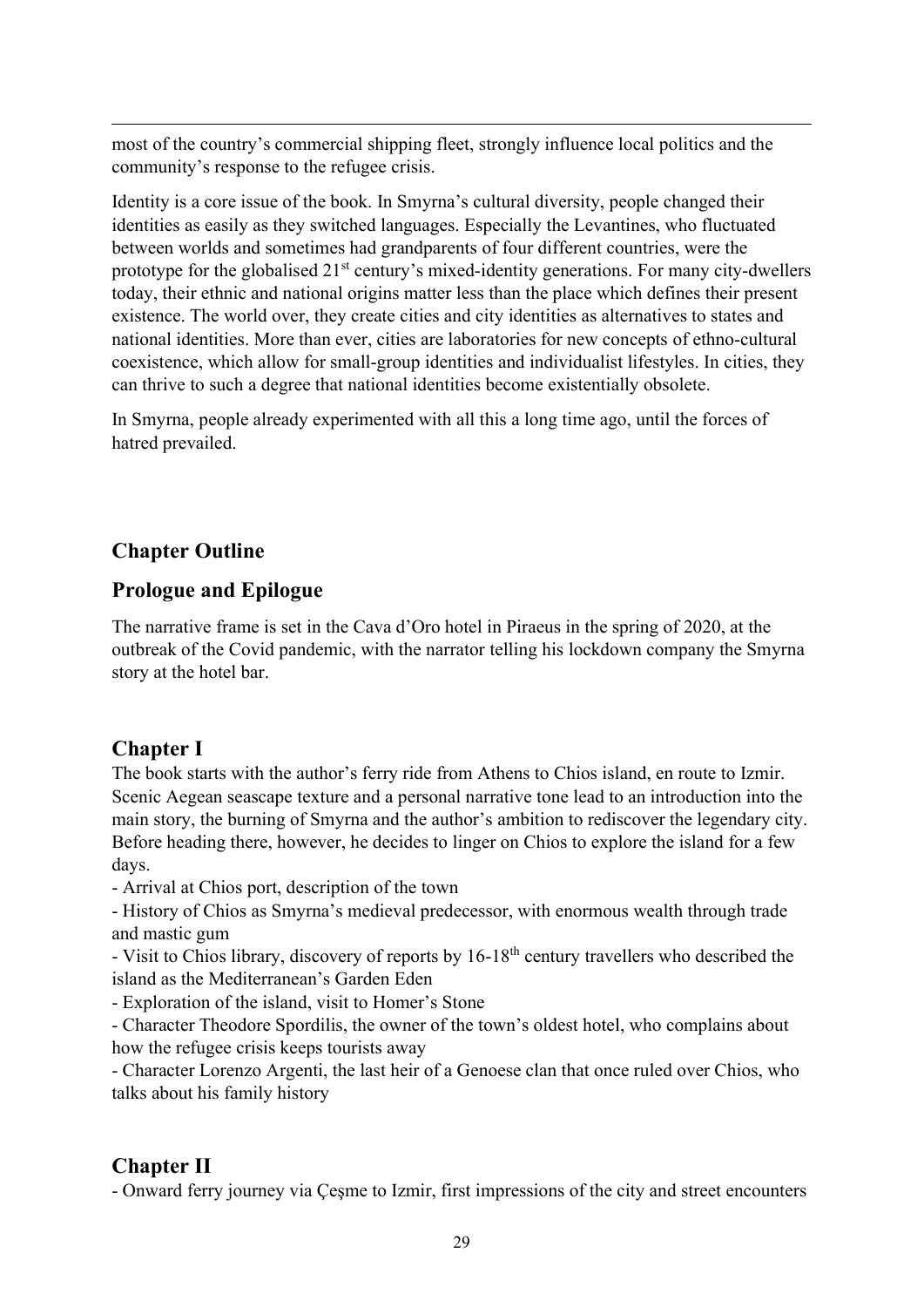with people

- Overview of Izmir from Mount Pagos, with a brief summary of the city's history from antiquity until the early  $20<sup>th</sup>$  century

- Visual description of the extent to which the 1922 fire destroyed the city
- Brief account of the tragedy and its significance, loss of a great metropolis

- City walk to the Corniche and the Alsancak district, the former European and Levantine quarter of Smyrna

- Character Tanju Tartar, a student, who talks about today's Izmir

#### Chapter III

- Introduction of Otto Stahl, a German Protestant pastor in Smyrna before WWI, through his memoirs

- Library research at the Institut Francais: the Ottoman Empire and its minorities in the late  $19<sup>th</sup>$  century

- Search for two of Izmir's Christian churches: the Catholic Cathedral and the small Greek-Orthodox chapel with its old cemetery

- Tolerance and multiculturalism: Smyrna's ethnic and religious communities: Greeks, Turks, Armenians, Jews, Europeans, and Levantines

- Character Mesut Domenico, a Catholic vicar, who talks about the situation of Christians in Turkey today

- Character Suphi Varim, a Turkish crime author, whose books are set in old Smyrna and who talks about the city's underworld

#### Chapter IV

- Walk through the *Kemeralti*, the historical bazaar district, with its old mosques and synagogues

- Story of Shabbatai Zvi, the Smyrna-born  $17<sup>th</sup>$  century renegade rabbi, who converted to Islam

- Smyrna and Izmir as a multicultural melting-pot for Muslim refugees who came from all Ottoman provinces

- Description of Smyrna as a hedonistic metropolis, conflicts in Muslim and Jewish communities between modernists and traditionalists

- Author's personal memories of his student years at the cosmopolitan and neo-liberal London School of Economics (LSE) in the 1990s

- Character Rodney Simes, a descendant of a wealthy Levantine family in Izmir, who talks about cosmopolitanism and hybrid identities

## Chapter V

- Young Turks' Revolution of 1908 and the rise of nationalism

- Balkan Wars of 1912-13 and their effect on inter-ethnic relations in Smyrna
- Story of the multinational Oriental Carpet Manufacturers (OCM)

- Ottoman-German alliance in the First World War and the Armenian genocide of 1915, Pastor Otto Stahl's war memoirs from Smyrna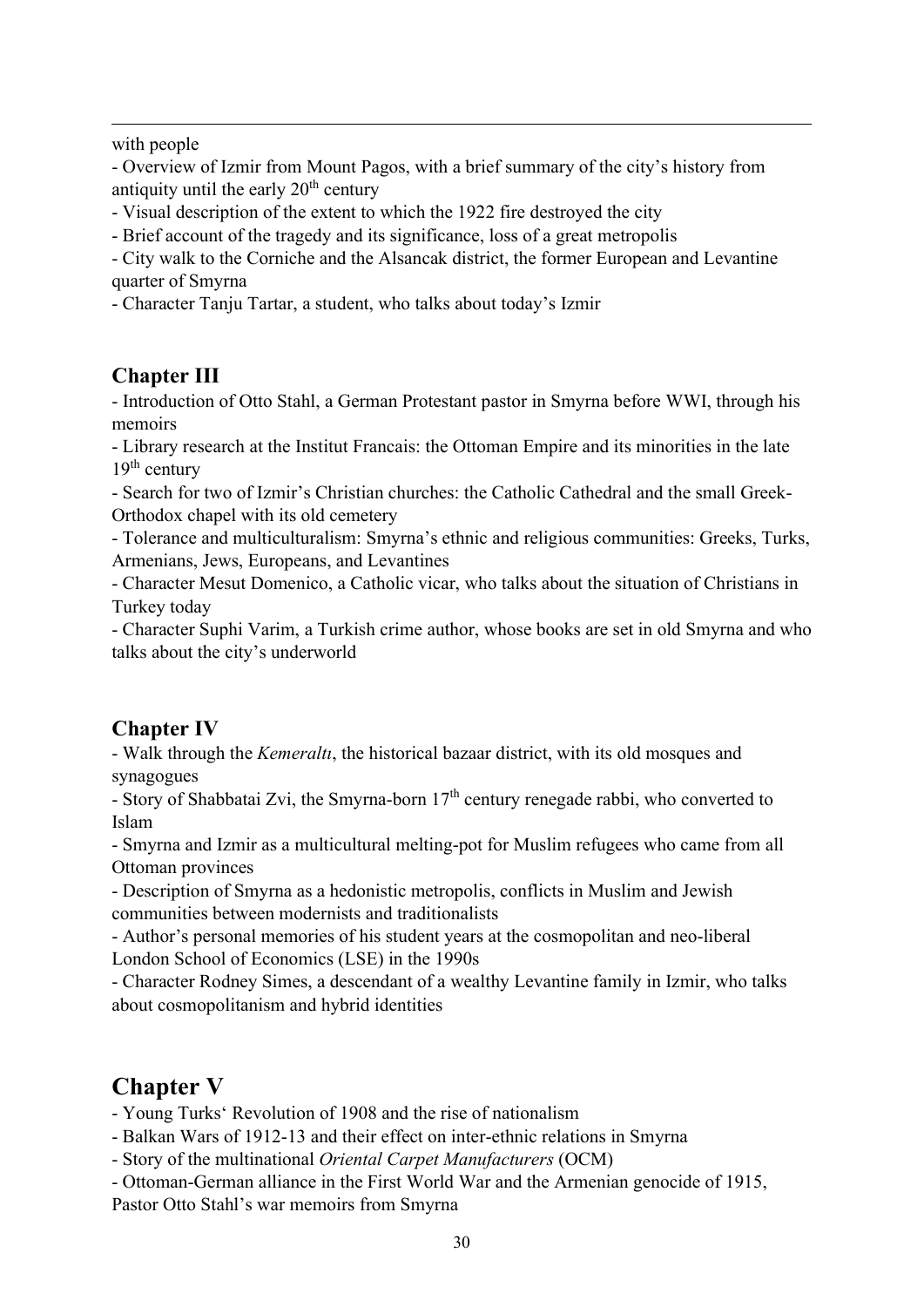- Armistice 1918 and Allied occupation, bloody invasion of Smyrna by Greek army in 1919 and Anatolian campaign

- Hellenism and the expansionist *Great Idea* of incorporating former Byzantine territory into a larger Greece

- Character Mehmet Özbilgin, an ethnologist at Izmir University, who collects Balkan folk costumes and talks about pan-Aegean identity and music

## Chapter VI

- Return to Chios and its library

- Backstory to the Smyrna catastrophe: Greek nationalism and the war of independence from 1821-32

- Traveller reports on early  $19<sup>th</sup>$  century Greek-Turkish harmony on Chios

- Chios massacre of 1822: Greek insurrection on Chios and the Ottoman suppression of it, entire population killed or enslaved

- Diplomatic despatches by European consuls on Chios and other eye-witness accounts of the tragic events

- Character Lorenzo Argenti who shows me his family's art collection, including paintings of his ancestors who were killed in 1822

## Interludial Chapter

- The Meltem and other Aegean winds

- Visits to refugee camps on Chios, Lesbos, and Samos

- Memories of the 2015 refugee crisis and the author's visit to the Idomeni camp on the northern Greek border

- The EU-Turkey refugee agreement of 2016 and its implementation

- Encounters with refugees, NGO workers, EU officials, and coast guards

- Author's arrest by Greek police during a visit to the Chios camp

- Characters Elisabeth and Isabel, two young EU officials and their Arab translators, who talk about the asylum hearings with migrants and refugees

- Character Duncan, a Congolese migrant on his way to London, who talks about life in the camps

- Character Panos, a Greek Frontex coast guard, who talks about his experiences in dealing with refugee boats

- Characters Carin, Chloé, and Amy, Western NGO volunteers, who talk about their work in the camps

## Chapter VII

- Visit to the Nea Moni monastery on Chios, known for its legendary Byzantine mosaics and its ossuary of the 1822 victims

- Reaction to the Chios massacre in Europe, in the press and the arts: Victor Huge and Eugène Delacroix

- Political philhellenism and its influence on the  $19<sup>th</sup>$  century nationalist movements in Europe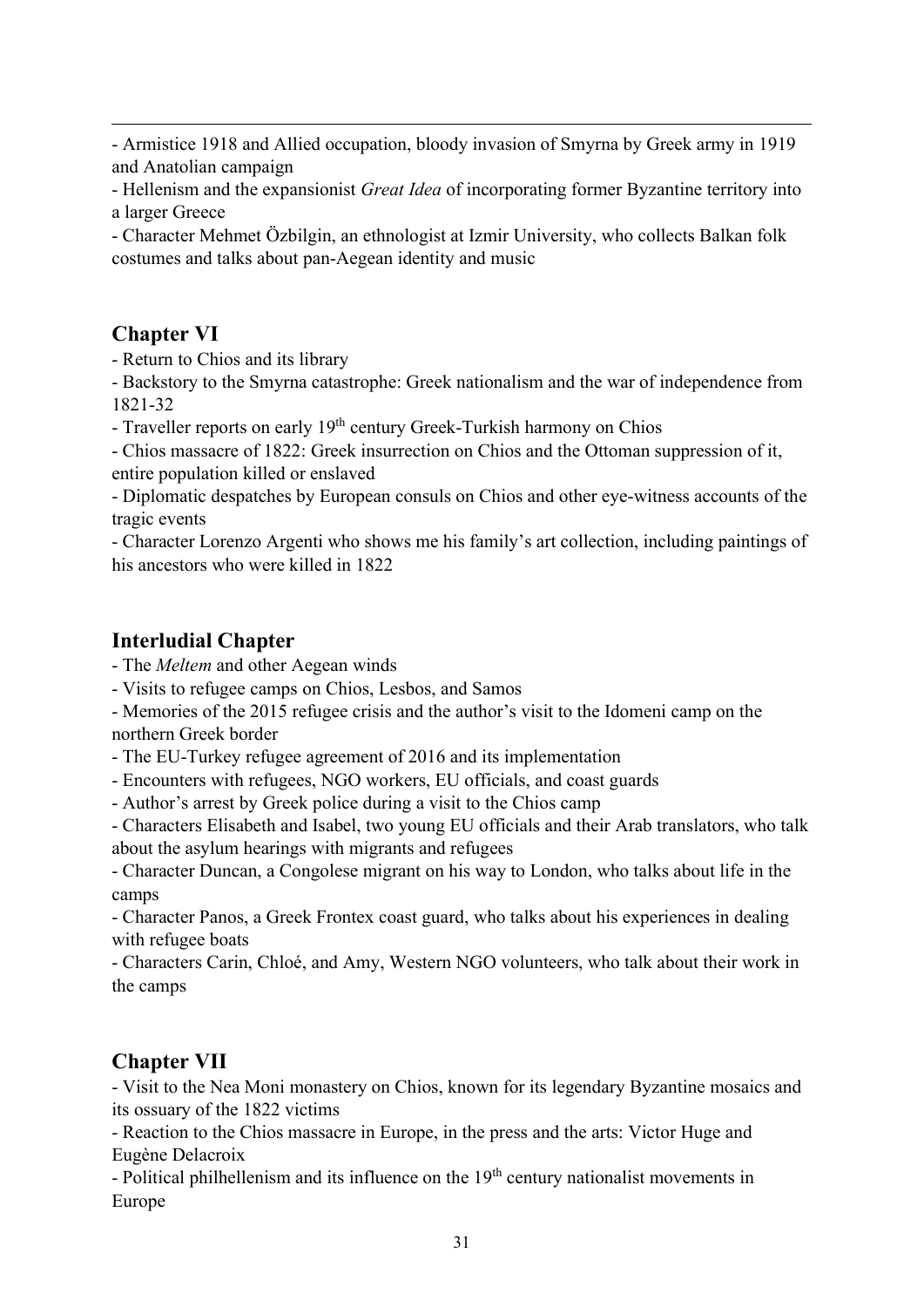- Great Power support for an independent Greek kingdom, with the Bavarian prince Otto as the first king in 1831

- Visit to the eerie 14<sup>th</sup> century Chios leper colony and the Kambos villas, which were ransacked during the Chios massacre

- Character Anna, a long-time guide at Nea Moni, who talks about how the 1822 massacre is being remembered today

- Character Jo Cohen, a Turkish-French-Israeli chef, who runs a bistro in Chios port and talks about Greek-Turkish relations today

#### Chapter VIII

- Return to Izmir

- Liberation Day festivities and military parade

- Turkish re-conquest and "liberation" of Smyrna on 9 September 1922, followed by massacres of Armenian and Greek civilians

- Mustafa Kemal's entry into the city amid atrocities

- Troops set Smyrna on fire, with flames soon engulfing the city and its inhabitants fleeing to the Corniche

- Eyewitness account by George Horton, the US consul in Smyrna, who organised the evacuation of the American community

- Eyewitness account by Garabed Hatcherian, an Armenian doctor, who tried to save his family

- Eyewitness account by John Clayton, a Chicago Tribune journalist, who despatched the first report of the Smyrna fire to the US

- Passive non-interference by twenty Allied warships anchored in Smyrna bay, whose commanders only saved citizens of their own countries

- Budding romance between Mustafa Kemal and Latife Hanim during the Smyrna burning

#### Chapter IX

- Walk along today's Corniche, the site of the 1922 massacre, which today is a green park full of families and students

- Visit to the Atatürk museum and reflections on the (non-)remembrance of the Smyrna Fire and other war crimes

- Situation after the fire: 200.000 refugees huddled at the Corniche and waiting to be rescued amid Allied inaction

- Eyewitness account by Garabed Hatcherian, the Armenian doctor, of his ordeal after he got arrested by Turkish forces

- Story of Asa Jennings, a handicapped American YMCA employee in Smyrna, who singlehandedly set up safe houses for refugees and organised a massive rescue operation

- Story of Halsey Powell, a US naval captain, who ignored his orders to stay neutral and assisted Jennings in his efforts to evacuate the refugees on Greek merchant ships

- Story of Esther Lovejoy, an American volunteer doctor, who arrived in Smyrna to give medical treatment to refugees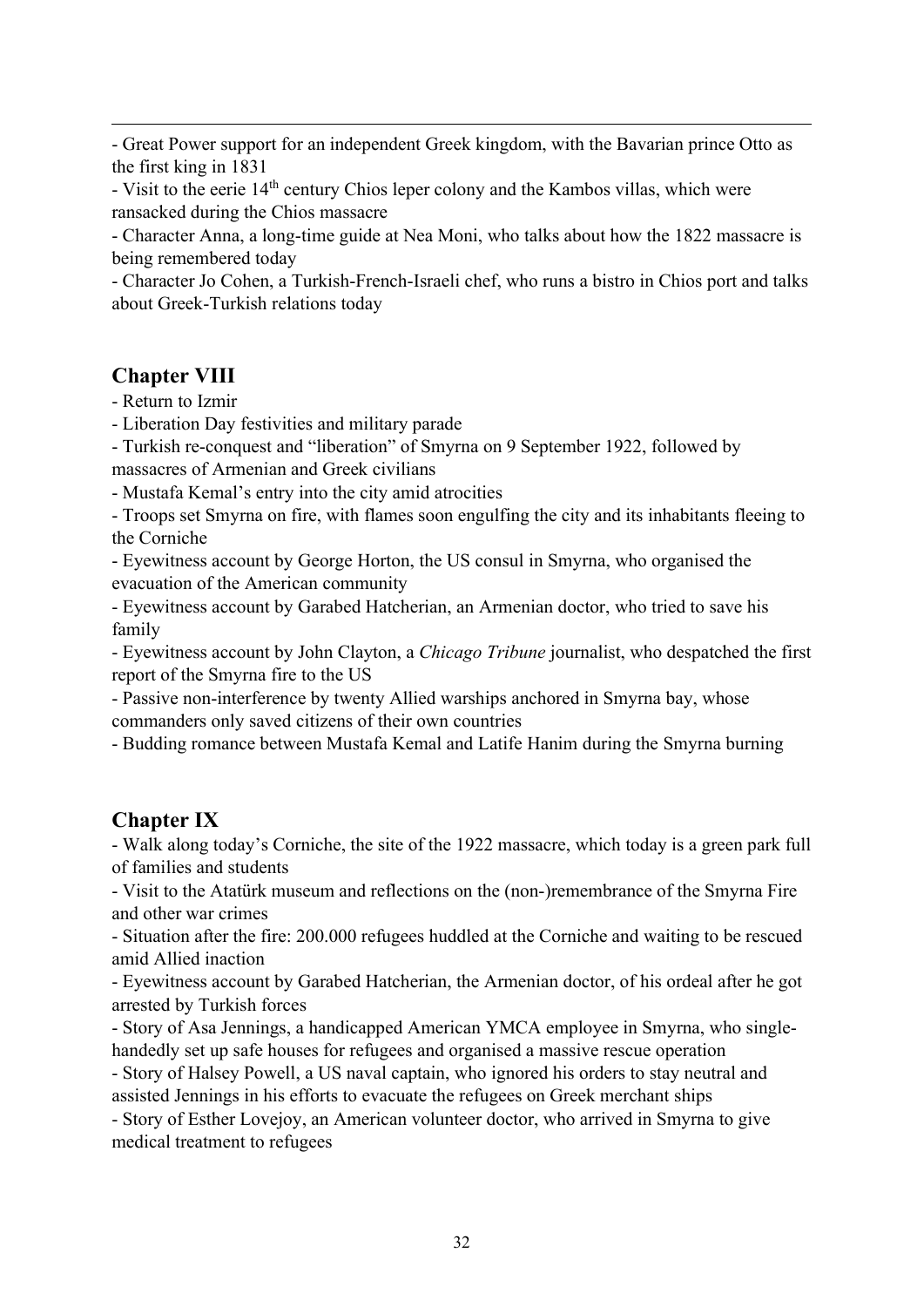#### Chapter X

- Walk to Izmir port from where the refugees were evacuated in 1922, parallels with today's NGO rescue operations in the Mediterranean

- Visit to the suburb of Bornova, where the wealthy Levantines built sumptuous villas, still living in some of them

- The Lausanne Treaty and population exchange of 1923/24; the consequences for Turkey, Greece, and Europe until today

- Lausanne as a blueprint for  $20<sup>th</sup>$  century ethnic cleansings

- Literature by poets George Seferis und Necati Cumalı on losing their childhood homes in Smyrna and Norther Greece in the exchange

- Character Valerie Sagel, a Levantine of the Whittal clan, whose grandmother hosted Mustafa Kemal in her Bornova villa in 1922

## Chapter XI

- Day of the Republic festivities in Kemalist Izmir

- Kemal's creation of the Turkish nation-state as a secular republic, with ethnic minorities being assimilated into a new Turkish identity

- Visit of the Beth Israel synagoge: the remaining Jews of Izmir

- Black pious Turks versus White secular Turks: the political career of Recep Tayyip Erdoğan, the Islamist AKP and neo-Ottomanism

- Reflections on societal pluralism, cosmopolitanism and identity politics today

- Character Bora Alevok, scion of an old Turkish family in Izmir, whose grandfather was one of Turkey's richest arms dealers and who talks about Kemalist secularism being under pressure

- Characters Sara Pardo and Erol Yafe, Sephardic Jews in Izmir, who talk about Turkish anti-Semitism and their community's situation

- Characters Meltem and Tan, liberal university professors, who talk about the difficulties they face

## Chapter XII

- Return to Chios

- Walk through the Kastro, once the Muslim district, searching for its now-empty mosques and houses

- Encounters with Turks living on Chios today

- Valedictory visit to Kardamyla, a seaman's village on the island's northern shore, and return to Athens

- Characters Güher Spordilis and Gamze Konstantina, mixed-identity Turks living on Chios, who talk about their cross-cultural experiences

- Character Vasiliki Christopoulou, a Chiot singer, who studied music in Izmir and who talks about the pan-Aegean appeal of rebetiko songs

- Characters Yannis and Dimitris, Chiot seamen in Kardamyla, who talk about their family's refugee experience in 1822 and again in 1942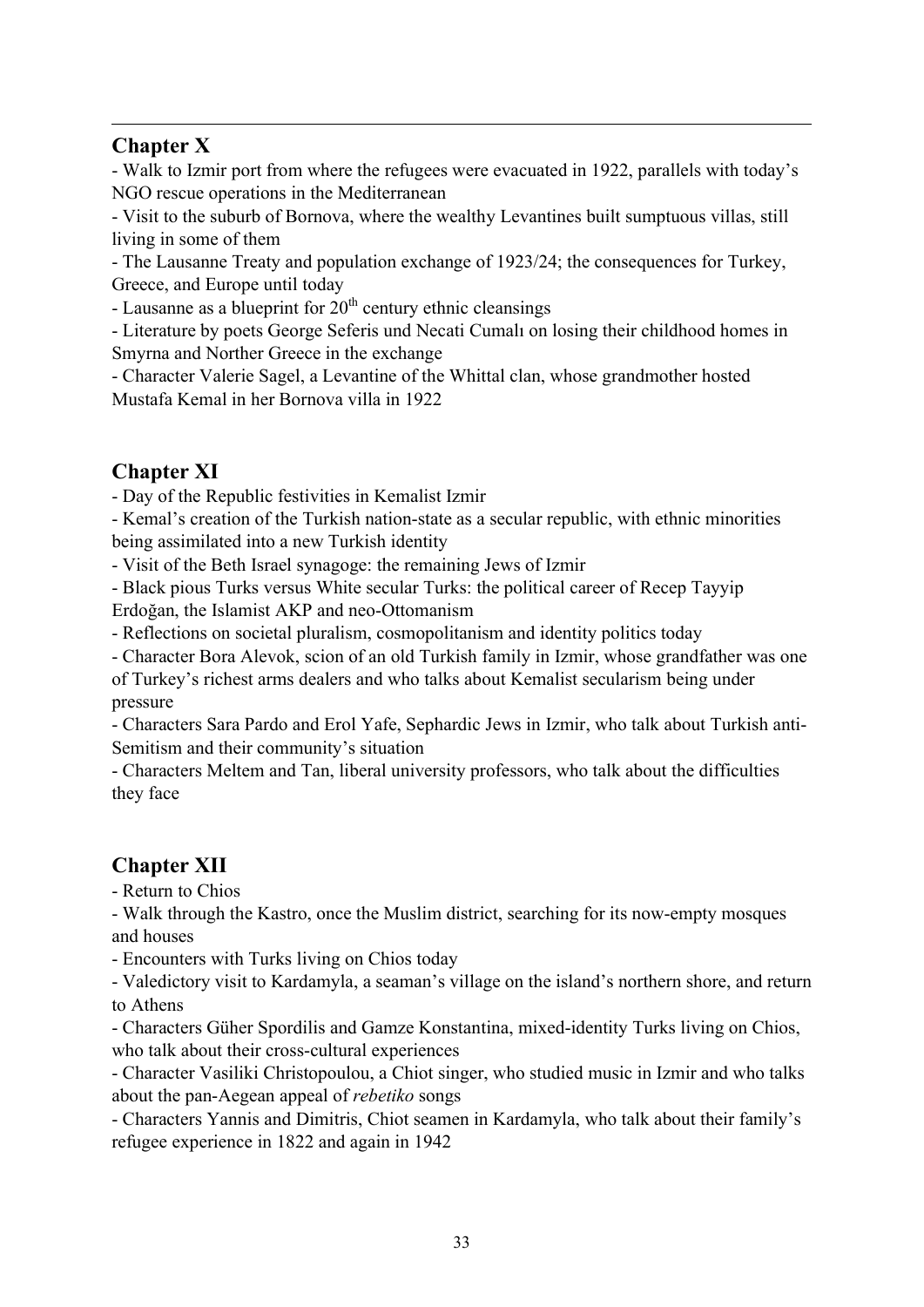#### Praise for LEMBERG:

"Fascinating" Ian Kershaw, Sheffield University

"Extremely rewarding reading" Alexander Kluy, Buchkultur Magazine, April 2017

"In a lively and very personal style, Lutz C. Kleveman explores the history of this fascinating city that possesses so many pasts and was the stage for so many cultures, dreams and tragedies. An immense joy to read!" Philipp Blom, The Vertigo Years: Europe 1900-1914

"A melancholic homage to a great European city" German Press Agency (dpa), 13 June 2017

"From memoirs and diaries of Lemberg artists and thinkers [Kleveman] reconstructs the city's intellectual life across ethnic boundaries… recommended!" Stephan Stach, Frankfurter Allgemeine Zeitung, 07 July 2017

"Vividly written… weaving historical material with biographical accounts by important Lemberg writers, artists and scholars. The book resembles a collage, gained from the sunken layers of a long-forgotten city in the centre of Europe." Volker Breidecker, Süddeutsche Zeitung, 21 September 2017

"A remarkable new book… written in Anglo-Saxon style." Ute Büsing, Radio Berlin, 09 April 2017

"Kleveman's book is so suspensefully written and packed with knowledge that the reader learns more about Lviv's history than on any educational city trip." Florian Oegerli, NZZ Neue Zürcher Zeitung, 26 March 2017

"Here Lutz Kleveman's new book is worth the read, particularly on the difficult Polish-Ukrainian history… He scratches off Lviv's pretty surface and leads us into the contradictory and bloody past of this Polish-Ukrainian-Jewish-Habsburg city." Michael Thumann, ZEITonline, 01 December 2017

"Part essay, historical research, and travelogue… with unbiased curiosity Kleveman circles around the city, searching and without triumphant moralism." Stefan Reinecke, Tageszeitung (taz), 08 July 2017

"Impressive and very moving… a mix of lively journalism and essay-style observations." Bernd Schekauski, MDR radio, 19 July 2017

"Kleveman gives the city its history back… A thorough and comprehensive history book about a fascinating city, whose lovely facades have long concealed monstrosities." Sabine Adler, German National Radio, 24 July 2017

"Kleveman dives deep into the city's history… he knows how to unfold a grand historical panaroma."

Claas Christophersen, NDR radio, 20. March 2017